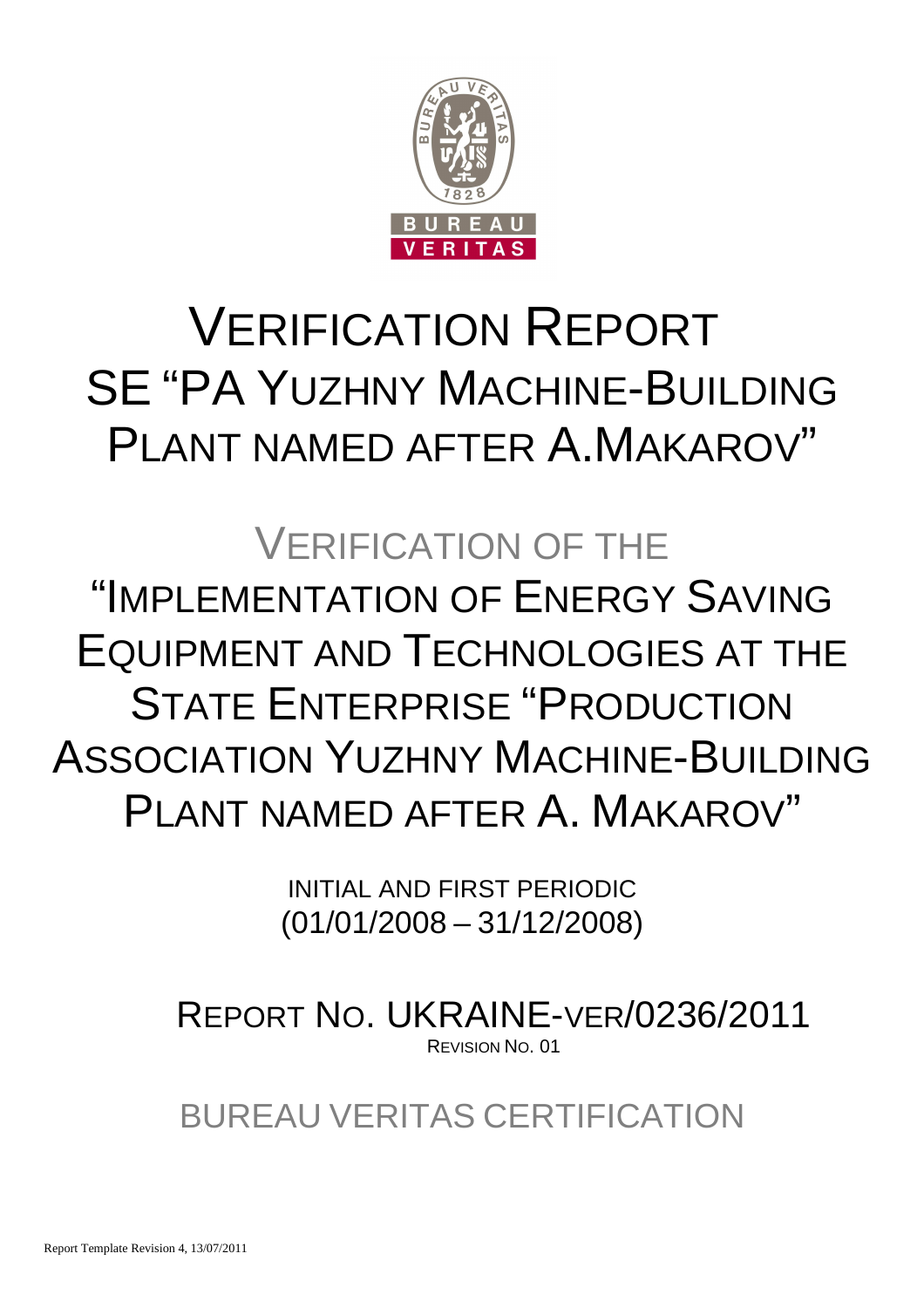Organizational unit:



٦

#### VERIFICATION REPORT

Date of first issue:

| 22/09/2011                                                                                                                                                                                                                                                                                                                                                                                                                                                                                                                                                                                                                                                                                                                                                                                                                                                                                                                                                                                                                                                                                                                                                                                                                                                                       | <b>SAS</b>                          |           | Bureau Veritas Certification Holding                                                     |  |
|----------------------------------------------------------------------------------------------------------------------------------------------------------------------------------------------------------------------------------------------------------------------------------------------------------------------------------------------------------------------------------------------------------------------------------------------------------------------------------------------------------------------------------------------------------------------------------------------------------------------------------------------------------------------------------------------------------------------------------------------------------------------------------------------------------------------------------------------------------------------------------------------------------------------------------------------------------------------------------------------------------------------------------------------------------------------------------------------------------------------------------------------------------------------------------------------------------------------------------------------------------------------------------|-------------------------------------|-----------|------------------------------------------------------------------------------------------|--|
| Client:<br>SE "PA Yuzhny Machine-Building<br>Plant named after A. Makarov"                                                                                                                                                                                                                                                                                                                                                                                                                                                                                                                                                                                                                                                                                                                                                                                                                                                                                                                                                                                                                                                                                                                                                                                                       | Client ref.:<br>luriy Pashchenko    |           |                                                                                          |  |
| Summary:<br>Bureau Veritas Certification has made the initial and 1 <sup>st</sup> periodic verification of the project "Implementation of<br>Energy Saving Equipment and Technologies at the State Enterprise "Production Association Yuzhny Machine-<br>Building Plant named after A. Makarov", project of SE "PA Yuzhny Machine-Building Plant named after<br>A.Makarov" located in Dnipropetrovsk city, Ukraine, and applying the JI specific approach, on the basis of<br>UNFCCC criteria for the JI, as well as criteria given to provide for consistent project operations, monitoring and<br>reporting. UNFCCC criteria refer to Article 6 of the Kyoto Protocol, the JI rules and modalities and the<br>subsequent decisions by the JI Supervisory Committee, as well as the host country criteria.<br>The verification scope is defined as a periodic independent review and ex post determination by the Accredited<br>Independent Entity of the monitored reductions in GHG emissions during defined verification period, and<br>consisted of the following three phases: i) desk review of the project design and the baseline and monitoring<br>plan; ii) follow-up interviews with project stakeholders; iii) resolution of outstanding issues and the issuance of |                                     |           |                                                                                          |  |
| the final verification report and opinion. The overall verification, from Contract Review to Verification Report &<br>Opinion, was conducted using Bureau Veritas Certification internal procedures.<br>The first output of the verification process is a list of Clarification Request, Corrective Actions Requests,                                                                                                                                                                                                                                                                                                                                                                                                                                                                                                                                                                                                                                                                                                                                                                                                                                                                                                                                                            |                                     |           |                                                                                          |  |
| Forward Actions Requests (CR, CAR and FAR), presented in Appendix A.<br>In summary, Bureau Veritas Certification confirms that the project is implemented as planned and described in<br>approved project design documents. Installed equipment being essential for generating emission reduction<br>runs reliably and is calibrated appropriately. The monitoring system is in place and the project is generating<br>GHG emission reductions. The GHG emission reduction is calculated accurately and without material errors,<br>omissions, or misstatements, and the ERUs issued totalize 388 633 tons of CO2 equivalent for the monitoring<br>period 01/01/2008 - 31/12/2008                                                                                                                                                                                                                                                                                                                                                                                                                                                                                                                                                                                                |                                     |           |                                                                                          |  |
| Our opinion relates to the project's GHG emissions and resulting GHG emission reductions reported and<br>related to the approved project baseline and monitoring, and its associated documents.                                                                                                                                                                                                                                                                                                                                                                                                                                                                                                                                                                                                                                                                                                                                                                                                                                                                                                                                                                                                                                                                                  |                                     |           |                                                                                          |  |
| Report No.:<br>Subject Group:<br>UKRAINE-ver/0236/2011<br>JI<br>Project title:                                                                                                                                                                                                                                                                                                                                                                                                                                                                                                                                                                                                                                                                                                                                                                                                                                                                                                                                                                                                                                                                                                                                                                                                   |                                     |           |                                                                                          |  |
| Implementation of Energy Saving<br>and Technologies at the State<br>"Production<br>Association<br>Yuzhny<br>Building Plant named after A. Makarov"                                                                                                                                                                                                                                                                                                                                                                                                                                                                                                                                                                                                                                                                                                                                                                                                                                                                                                                                                                                                                                                                                                                               | Equipment<br>Enterprise<br>Machine- |           |                                                                                          |  |
| Work carried out by:<br>Oleg Skoblyk – Team Leader, Lead ∕Verifier<br>Igor Kachan - Team member, Verifier<br>Olena Manziuk – Team member <i>N</i> erifier                                                                                                                                                                                                                                                                                                                                                                                                                                                                                                                                                                                                                                                                                                                                                                                                                                                                                                                                                                                                                                                                                                                        | trad                                |           |                                                                                          |  |
| Work reviewed by:<br>Ivan Sokolov - Internal Technical Reviewer<br>Work approved by:<br>pureau                                                                                                                                                                                                                                                                                                                                                                                                                                                                                                                                                                                                                                                                                                                                                                                                                                                                                                                                                                                                                                                                                                                                                                                   | ertification                        | $\bowtie$ | No distribution without permission from the<br>Client or responsible organizational unit |  |
| Flavio Gomes - Operational Manager<br>Date of this revision:<br>Rev. No.:                                                                                                                                                                                                                                                                                                                                                                                                                                                                                                                                                                                                                                                                                                                                                                                                                                                                                                                                                                                                                                                                                                                                                                                                        | 10<br>Number of pages:              |           | Limited distribution                                                                     |  |
| 22/09/2011<br>33<br>01                                                                                                                                                                                                                                                                                                                                                                                                                                                                                                                                                                                                                                                                                                                                                                                                                                                                                                                                                                                                                                                                                                                                                                                                                                                           |                                     |           | Unrestricted distribution                                                                |  |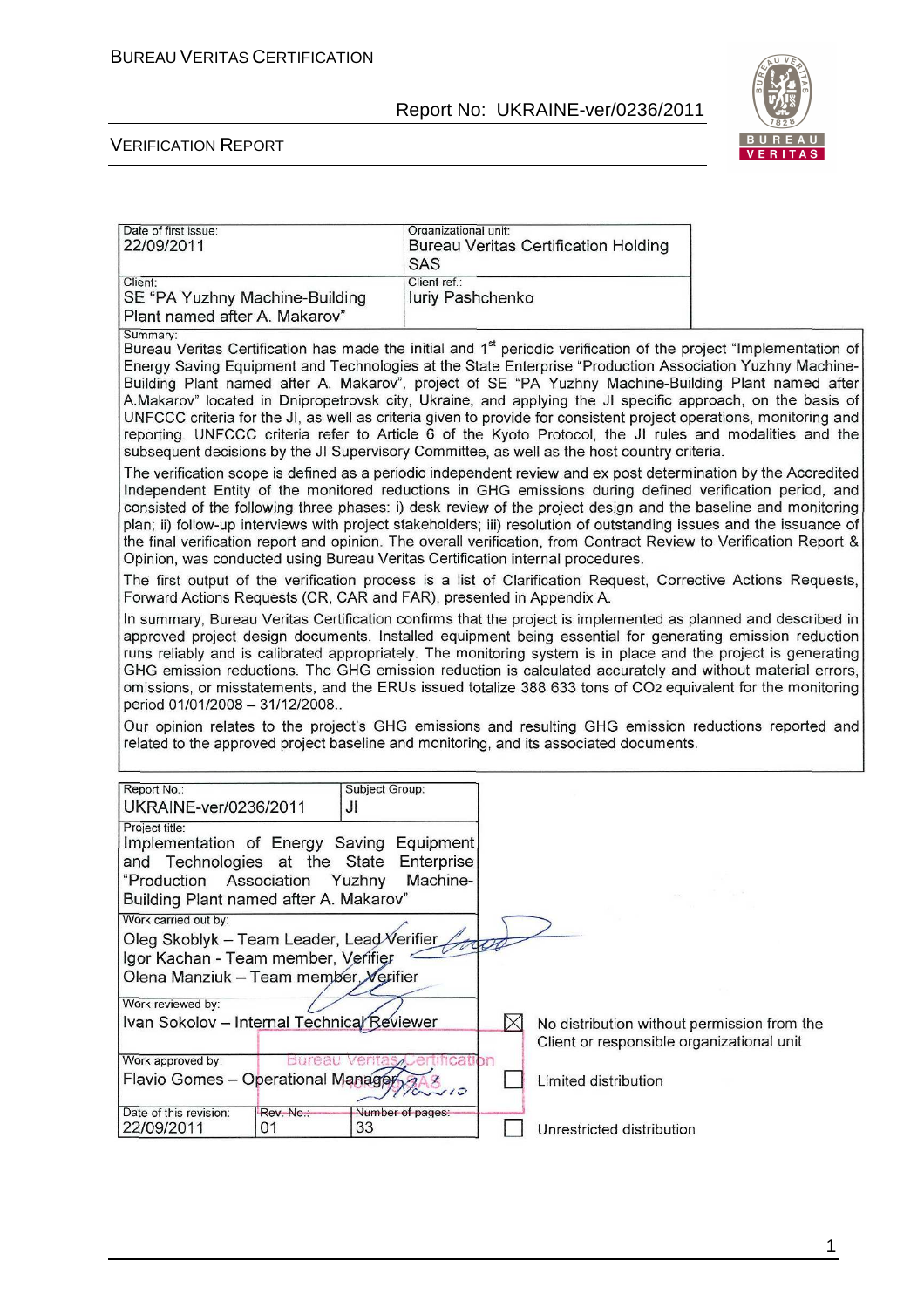

VERIFICATION REPORT

#### **Abbreviations**

| AIE | <b>Accredited Independent Entity</b> |  |
|-----|--------------------------------------|--|
|     |                                      |  |

- BVC Bureau Veritas Certification Holding SAS
- CAR Corrective Action Request
- CDM Clean Development Mechanism
- CL Clarification Request
- CO<sub>2</sub> Carbon Dioxide
- DVM Determination and Verification Manual
- ERU Emission Reduction Unit
- FAR Forward Action Request
- GHG Green House Gas(es)
- IPCC Intergovernmental Panel on Climate Change
- JI Joint Implementation
- JISC Joint Implementation Supervisory Committee
- MP Monitoring Plan
- MR Monitoring Report
- DFP Designated Focal Point
- QA/QC Quality Assurance/Quality Control
- PDD Project Design Document
- UNFCCC United Nations Framework Convention for Climate Change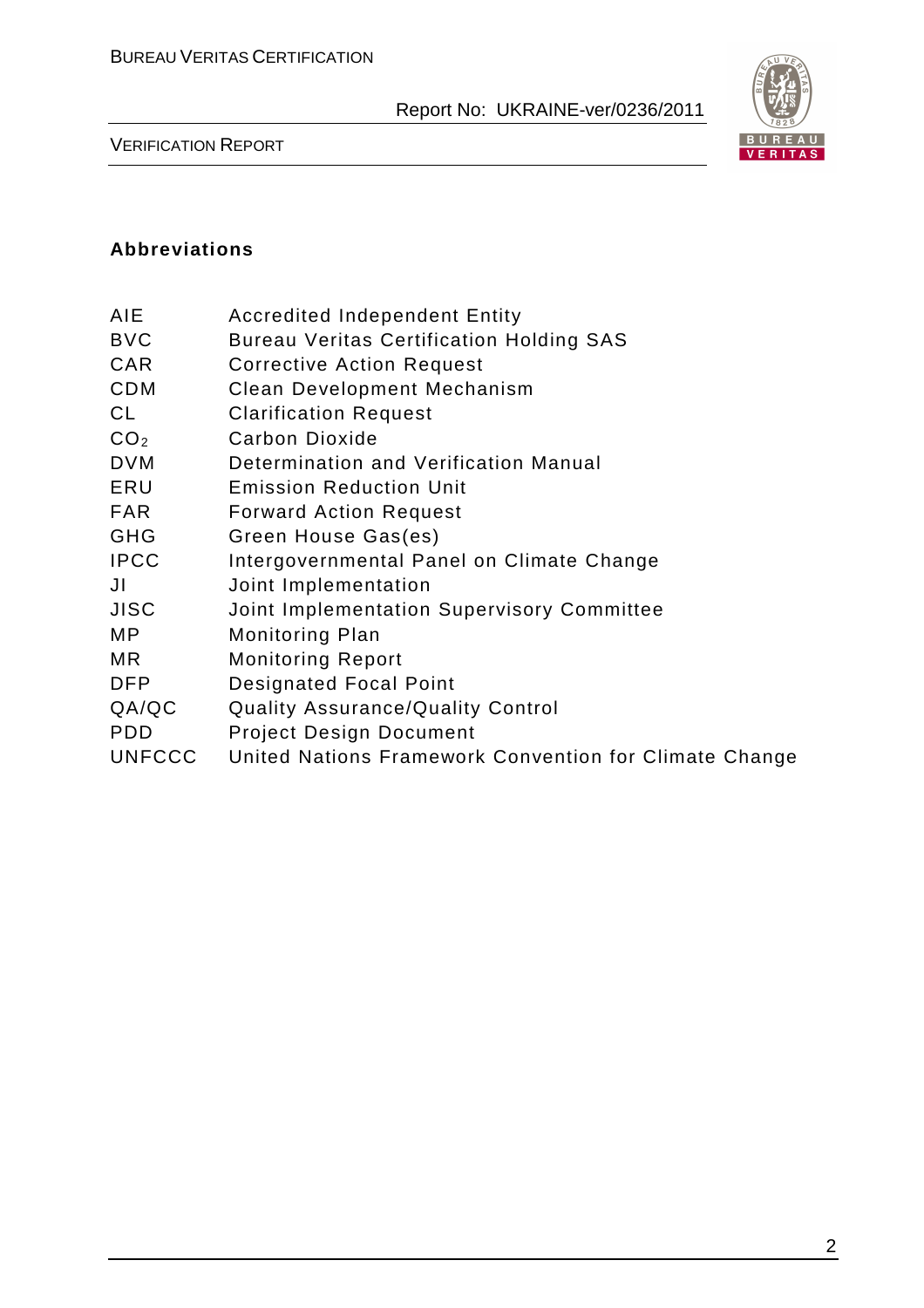

VERIFICATION REPORT

# **Table of Contents Page 2018**

| $\mathbf{1}$   |                                                                              | $\overline{A}$ |
|----------------|------------------------------------------------------------------------------|----------------|
| 1.1            | Objective                                                                    | $\overline{4}$ |
| 1.2            | Scope                                                                        | 4              |
| 1.3            | <b>Verification Team</b>                                                     | $\overline{4}$ |
| $\overline{2}$ |                                                                              |                |
| 2.1            | <b>Review of Documents</b>                                                   | 5              |
| 2.2            | Follow-up Interviews                                                         | 6              |
| 2.3            | Resolution of Clarification, Corrective and Forward Action<br>Requests       | 6              |
| 3              |                                                                              |                |
| 3.1            | Remaining issues and FARs from previous verifications                        | $\overline{7}$ |
| 3.2            | Project approval by Parties involved (90-91)                                 | $\overline{7}$ |
| 3.3            | Project implementation (92-93)                                               | 8              |
| 3.4            | Compliance of the monitoring plan with the monitoring<br>methodology (94-98) | 9              |
| 3.5            | Revision of monitoring plan (99-100)                                         | 10             |
| 3.6            | Data management (101)                                                        | 11             |
| 3.7            | Verification regarding programmes of activities (102-110)                    | 11             |
| 4              |                                                                              |                |
| 5              |                                                                              |                |
|                | APPENDIX A: COMPANY PROJECT VERIFICATION PROTOCOL  18                        |                |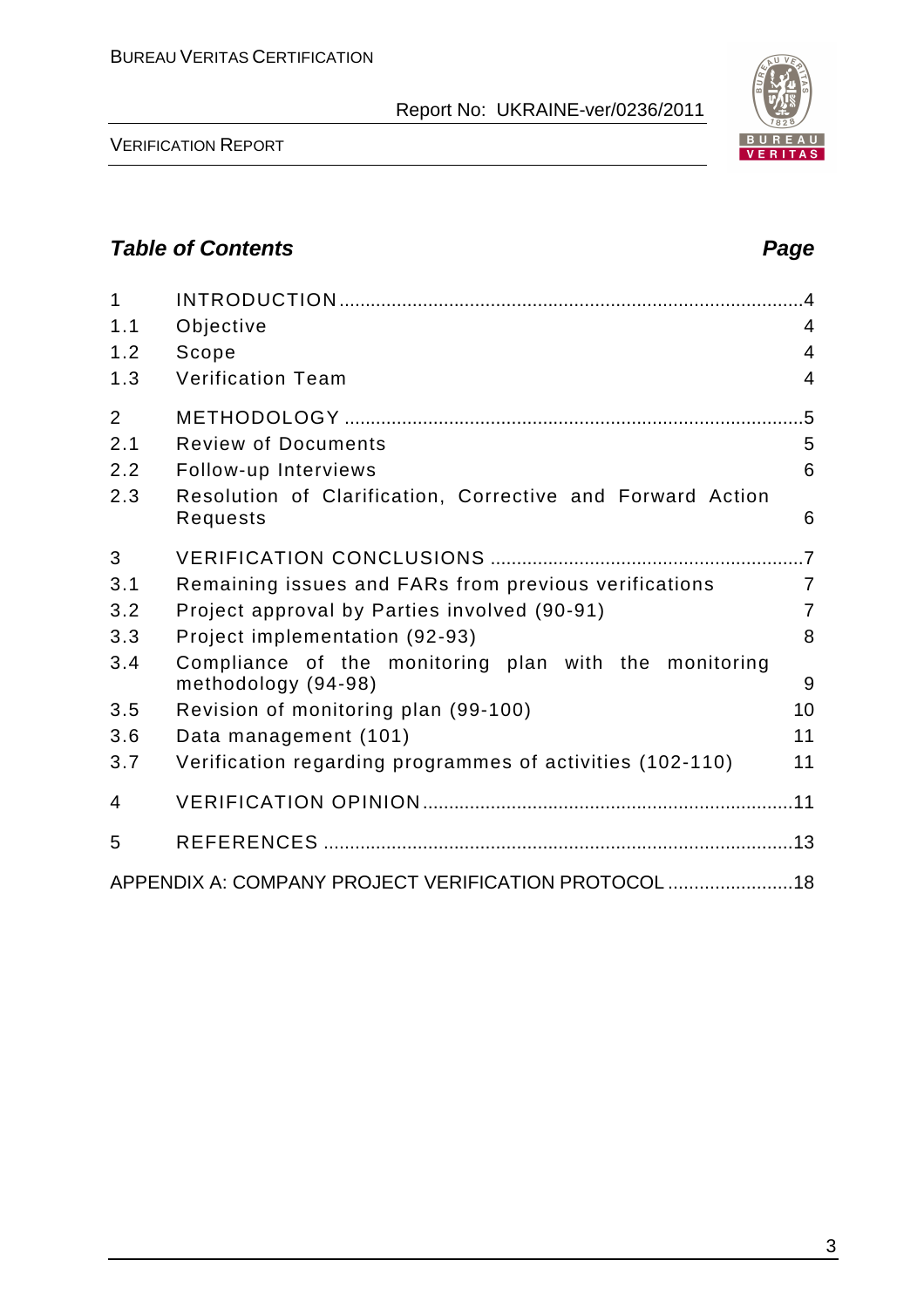

VERIFICATION REPORT

# **1 INTRODUCTION**

State Enterprise "Production Association Yuzhny Machine-Building Plant named after A. Makarov" has commissioned Bureau Veritas Certification to verify the emissions reductions of its JI project "Implementation of Energy Saving Equipment and Technologies at the State Enterprise "Production Association Yuzhny Machine-Building Plant named after A. Makarov" (hereafter called "the project") at Dnipropetrovsk city, Ukraine.

This report summarizes the findings of the verification of the project, performed on the basis of UNFCCC criteria, as well as criteria given to provide for consistent project operations, monitoring and reporting.

# **1.1 Objective**

Verification is the periodic independent review and ex post determination by the Accredited Independent Entity of the monitored reductions in GHG emissions during defined verification period.

The objective of verification can be divided in Initial Verification and Periodic Verification.

UNFCCC criteria refer to Article 6 of the Kyoto Protocol, the JI rules and modalities and the subsequent decisions by the JI Supervisory Committee, as well as the host country criteria.

# **1.2 Scope**

The verification scope is defined as an independent and objective review of submitted monitoring report and the determined project design document including the project's baseline study and monitoring plan and other relevant documents. The information in these documents is reviewed against Kyoto Protocol requirements, UNFCCC rules and associated interpretations.

The verification is not meant to provide any consulting towards the Client. However, stated requests for clarifications, corrective and/or forward actions may provide input for improvement of the project monitoring towards reductions in the GHG emissions.

### **1.3 Verification Team**

The verification team consists of the following personnel:

Oleg Skoblyk

Bureau Veritas Certification Team Leader, Climate Change Lead Verifier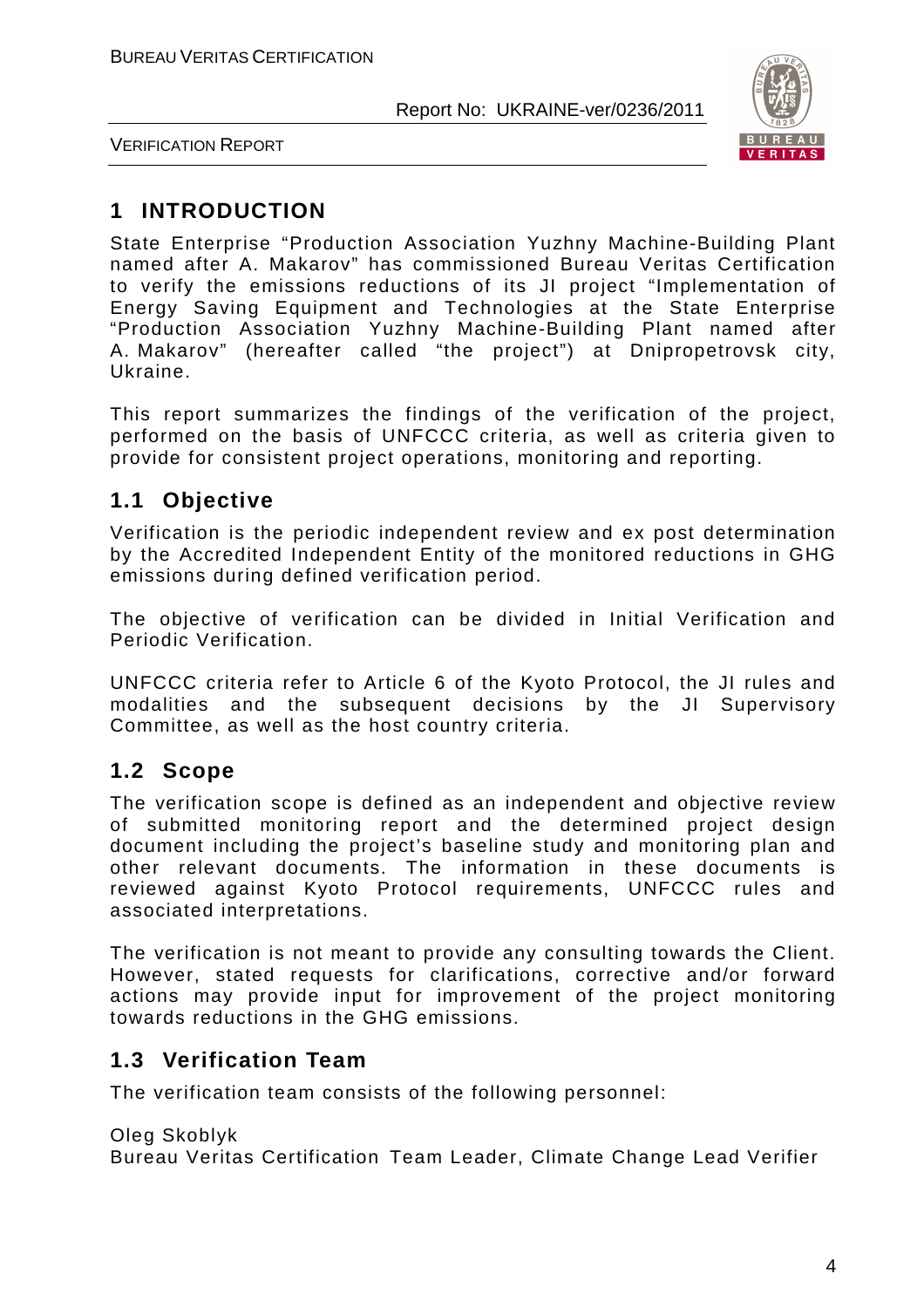

VERIFICATION REPORT

Igor Kachan

Bureau Veritas Certification Team Member, Climate Change Verifier

Olena Manziuk

Bureau Veritas Certification Team Member, Climate Change Verifier

This verification report was reviewed by:

Ivan Sokolov

Bureau Veritas Certification Internal Technical Reviewer

## **2 METHODOLOGY**

The overall verification, from Contract Review to Verification Report & Opinion, was conducted using Bureau Veritas Certification internal procedures.

In order to ensure transparency, a verification protocol was customized for the project, according to the version 01 of the Joint Implementation Determination and Verification Manual, issued by the Joint Implementation Supervisory Committee at its 19 meeting on 04/12/2009. The protocol shows, in a transparent manner, criteria (requirements), means of verification and the results from verifying the identified criteria. The verification protocol serves the following purposes:

- It organizes, details and clarifies the requirements a JI project is expected to meet;
- It ensures a transparent verification process where the verifier will document how a particular requirement has been verified and the result of the verification.

The completed verification protocol is enclosed in Appendix A to this report.

### **2.1 Review of Documents**

The Monitoring Report (MR) submitted by SE "PA Yuzhny Machine-Building Plant named after A. Makarov" and additional background documents related to the project design and baseline, i.e. country Law, Project Design Document (PDD), JI specific approach developed in accordance with Guidance on criteria for baseline setting and monitoring, Host party criteria, Kyoto Protocol, Clarifications on Verification Requirements to be Checked by an Accredited Independent Entity were reviewed.

The verification findings presented in this report relate to the Monitoring Report version 01 dated 06/09/2011, the Monitoring Report version 02 dated 21/09/2011, and project as described in the determined PDD.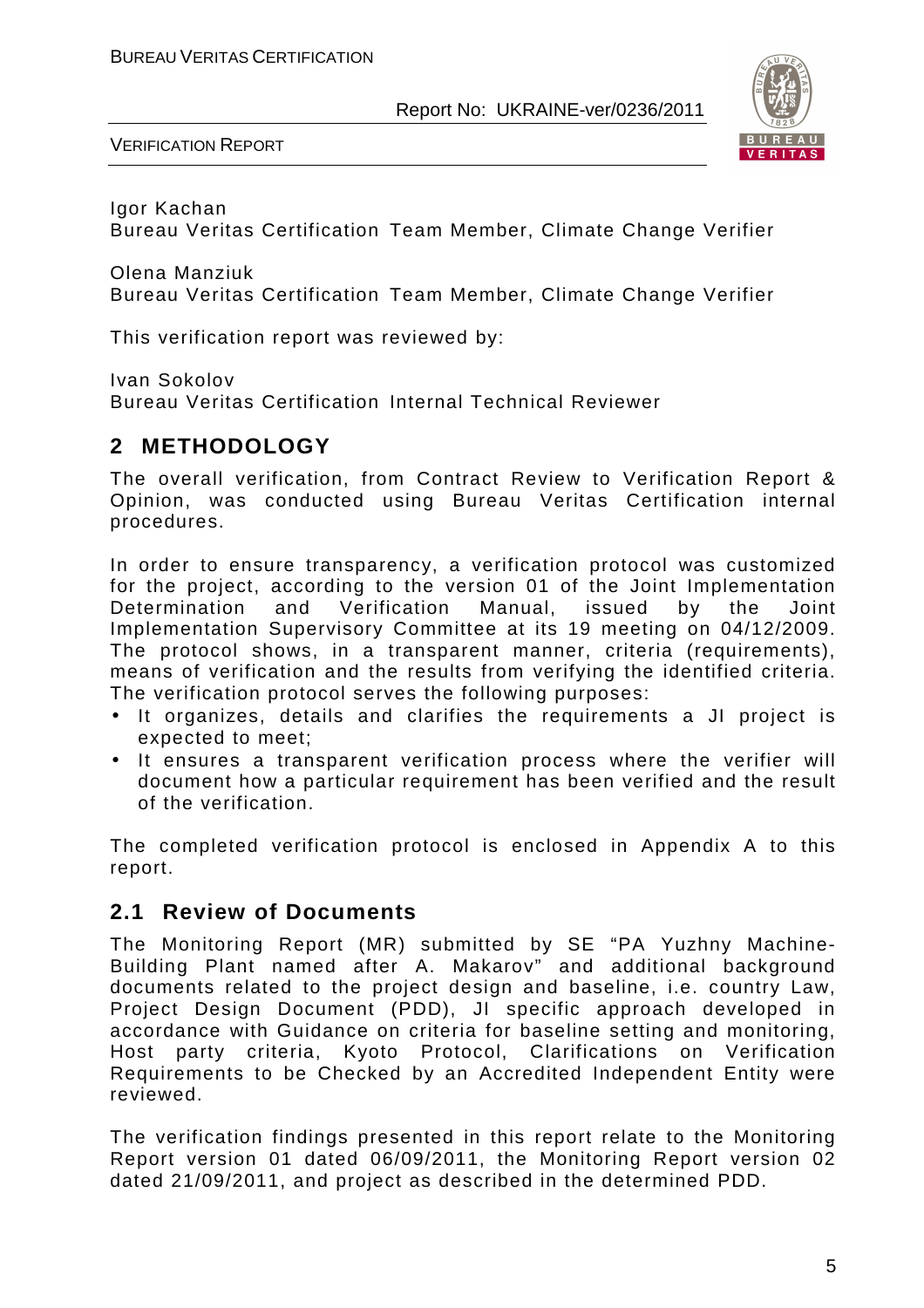

VERIFICATION REPORT

# **2.2 Follow-up Interviews**

On 15/09/2011 Bureau Veritas Certification during site visit performed interviews with project stakeholders to confirm selected information and to resolve issues identified in the document review. Representatives of State Enterprise "Production Association Yuzhny Machine-Building Plant named after A.Makarov" and Institute of Engineering Ecology were interviewed (see section 5 References). The main topics of the interviews are summarized in Table 1 below.

| Interviewed<br>organization                                                                                                           | <b>Interview topics</b>                                                                                                                                                                                                                                                                                                                            |
|---------------------------------------------------------------------------------------------------------------------------------------|----------------------------------------------------------------------------------------------------------------------------------------------------------------------------------------------------------------------------------------------------------------------------------------------------------------------------------------------------|
| <b>State Enterprise</b><br>"Production<br>Association<br><b>Yuzhny Machine-</b><br><b>Building Plant</b><br>named after<br>A.Makarov" | $\triangleright$ Organizational structure<br>Responsibilities and authorities<br>➤<br>Training of personnel<br>⋗<br>Quality management procedures and technology<br>Implementation of equipment (records)<br>➤<br>Metering equipment control<br>➤<br>$\triangleright$ Metering record keeping system, database<br><b>Monitoring procedure</b><br>➤ |
| Institute of<br>Engineering<br>Ecology                                                                                                | $\triangleright$ Baseline methodology<br>Monitoring plan<br>➤<br><b>Monitoring report</b><br>➤<br>Deviations from PDD<br>Emission reduction calculation                                                                                                                                                                                            |

**Table 1 Interview topics** 

# **2.3 Resolution of Clarification, Corrective and Forward Action Requests**

The objective of this phase of the verification is to raise the requests for corrective actions and clarification and any other outstanding issues that needed to be clarified for Bureau Veritas Certification positive conclusion on the GHG emission reduction calculation.

If the Verification Team, in assessing the monitoring report and supporting documents, identifies issues that need to be corrected, clarified or improved with regard to the monitoring requirements, it should raise these issues and inform the project participants of these issues in the form of:

(a) Corrective Action Request (CAR), requesting the project participants to correct a mistake that is not in accordance with the monitoring plan;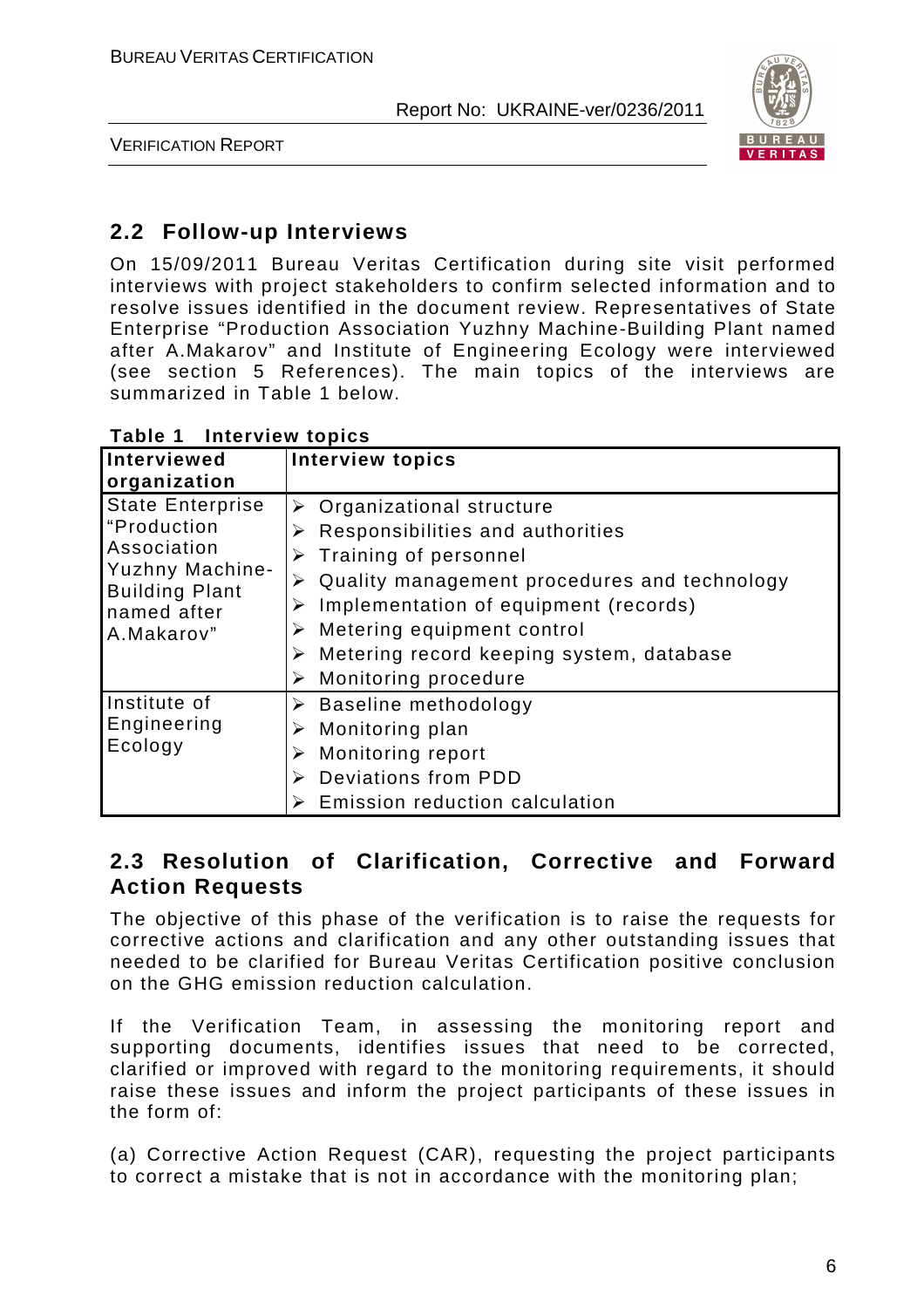

VERIFICATION REPORT

(b) Clarification Request (CL), requesting the project participants to provide additional information for the Verification Team to assess compliance with the monitoring plan;

(c) Forward Action Request (FAR), informing the project participants of an issue, relating to the monitoring that needs to be reviewed during the next verification period.

The Verification Team will make an objective assessment as to whether the actions taken by the project participants, if any, satisfactorily resolve the issues raised, if any, and should conclude its findings of the verification.

To guarantee the transparency of the verification process, the concerns raised are documented in more detail in the verification protocol in Appendix A.

# **3 VERIFICATION CONCLUSIONS**

In the following sections, the conclusions of the verification are stated.

The findings from the desk review of the original monitoring documents and the findings from interviews during the follow up visit are described in the Verification Protocol in Appendix A.

The Clarification Request, Corrective Action Requests and Forward Action Requests are stated, where applicable, in the following sections and are further documented in the Verification Protocol in Appendix A. The verification of the Project resulted in five Corrective Action Requests.

The number between brackets at the end of each section corresponds to the DVM paragraph.

# **3.1 Remaining issues and FARs from previous verifications**

No FARs from previous verifications were raised by verification team. Thus, the following section is not applicable.

# **3.2 Project approval by Parties involved (90-91)**

Written project approval (LoA #2591/23/7 dated 16/09/2011) by the host Party (Ukraine) has been issued by the State Environmental Investment Agency of Ukraine.

Moreover, the Federal Office for the Environment (FOEN, Switzerland) has issued the Letter of Approval #J294-0485 dated 24.01.2011 for this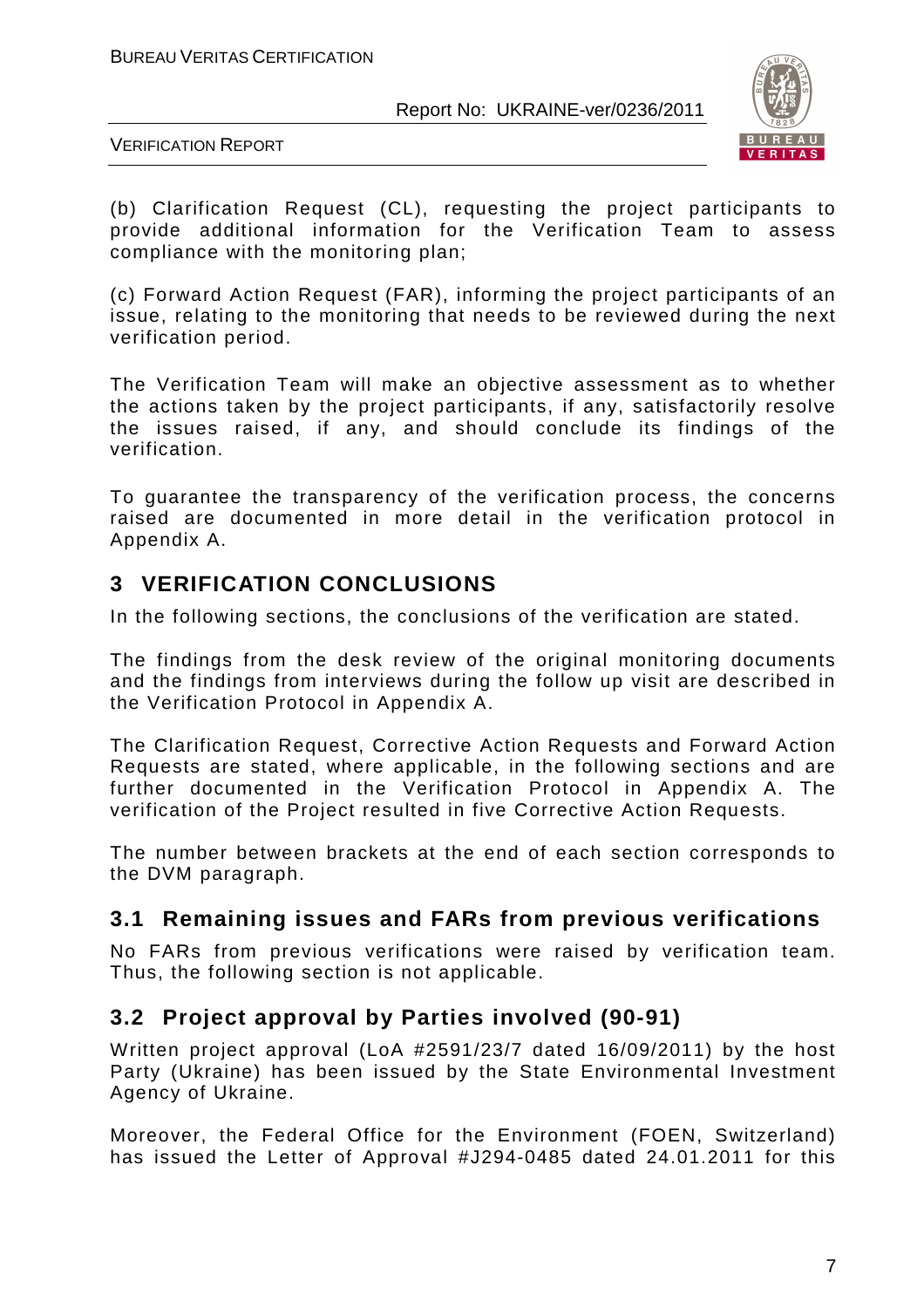

VERIFICATION REPORT

project acting as the Designated National Authority of that Party (refer to the section 5 References of this report).

The abovementioned written approval is unconditional.

The identified areas of concern as to project approval by Parties involved, project participants response and BV Certification's conclusion are described in Appendix A (refer to CAR02 and CAR04).

### **3.3 Project implementation (92-93)**

The JI project "Implementation of Energy Saving Equipment and Technologies at the State Enterprise "Production Association Yuzhny Machine-Building Plant named after A. Makarov" main goal is reduction of fuel (i.e., natural gas) and electricity consumption due to implementation of energy-saving equipment and technologies at the SE "PA Yuzhny Machine-Building Plant named after A. Makarov". Regarded JI project activity will result in decreasing of anthropogenic greenhouse gas emissions, mainly it is  $CO<sub>2</sub>$ .

In addition, modernization of the existing and installation of the new modern boiler, turbine, technological and other equipment will enable to reduce not only GHG but also toxic gases emission in order to improve ecological situation in the center of the densely populated Dnipropetrovsk city, where the State Enterprise "Production Association Yuzhny Machine-Building Plant named after A. Makarov" is located.

According to the documents, the starting date of JI project operation is 11/10/2004. It is the date when the Agreement between State Enterprise «Production Association Yuzhny Machine-Building Plant named after A. Makarov» and the Institute of Engineering Ecology on energetic and ecological survey of the enterprise and development of materials for the project on greenhouse gases emission reduction was signed, and JI project activity has been started to be implemented by the Project Participants.

As a fact, the JI specific approach was used for JI project realization that developed in accordance with Guidance on Criteria for Baseline Setting and Monitoring.

Actually, for considered monitoring period a list of project activity that planned in the PDD was implemented, such as:

- $\square$  some new steam and hot water boilers were installed;
- distribution networks was rehabilitated;
- some new technological equipment were installed;
- □ some electric turbo-compressors,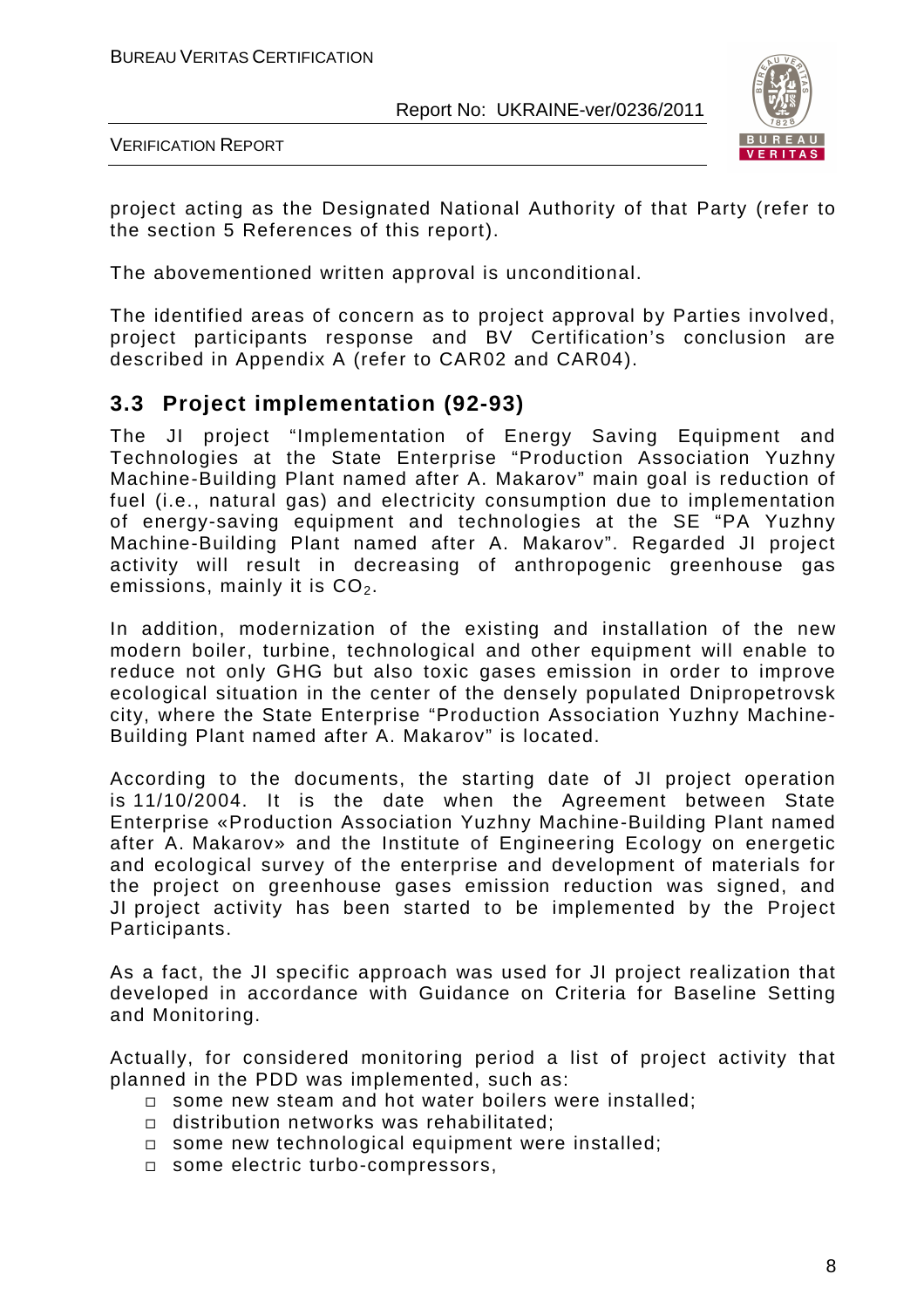



- local electric steam generators, boilers and calorifers were installed;
- $\Box$  high pressure compressors were installed, etc.

In detailed, the pipeline for technical water supply at the Lotskamensky water supply system was replaced. Also, electric turbo-compressor "Samsung" TM-400 was installed instead of electro-compressor CK-135/8.

On the whole, implementation of the energy saving measures is realized according to the schedule stated in the registered project design document.

As stated in the Monitoring Report, GHG emission reductions were achieved due to the JI project activity implementation, and the amount of the emission reductions (ER) for the monitoring period 01/01/2008 –  $31/12/2008$  is equal 388 633 t  $CO<sub>2</sub>$  equivalent.

Within the regarded monitoring period there are no deviations or revisions to the determined PDD.

#### **3.4 Compliance of the monitoring plan with the monitoring methodology (94-98)**

The monitoring occurred in accordance with the monitoring plan included in the PDD regarding which the determination has been deemed final and is so listed on the UNFCCC JI website. According to the PDD, selection of monitoring approach was made in compliance with "Guidance on criteria for baseline setting and monitoring". The project developer used JI specific approach for establishing the monitoring. Collection of all key parameters required to calculate greenhouse gas emissions is undertaken in compliance with the established practice of the State Enterprise "Production Association Yuzhny Machine-Building Plant named after A. Makarov" to meter fuel, heat, energy, pollutant emissions into the air, and environmental impact assessment.

For calculating the emission reductions key factors, such as natural gas consumption by the enterprise equipment, natural gas consumption for heat energy production for external consumers, natural gas consumption for electricity generation for external and other consumers, natural gas consumption for production of the non-core products, Delivery of natural gas to the external consumers, electricity consumption for production of the aerospace products, average Net Calorific Value of natural gas, carbon emission factor for natural gas, carbon emission factor for JI projects reducing electricity consumption, delivery of heat energy for external consumers, gross production output of aerospace products at the enterprise, aerospace products price change index, influencing the baseline emissions and the activity level of the project and the emissions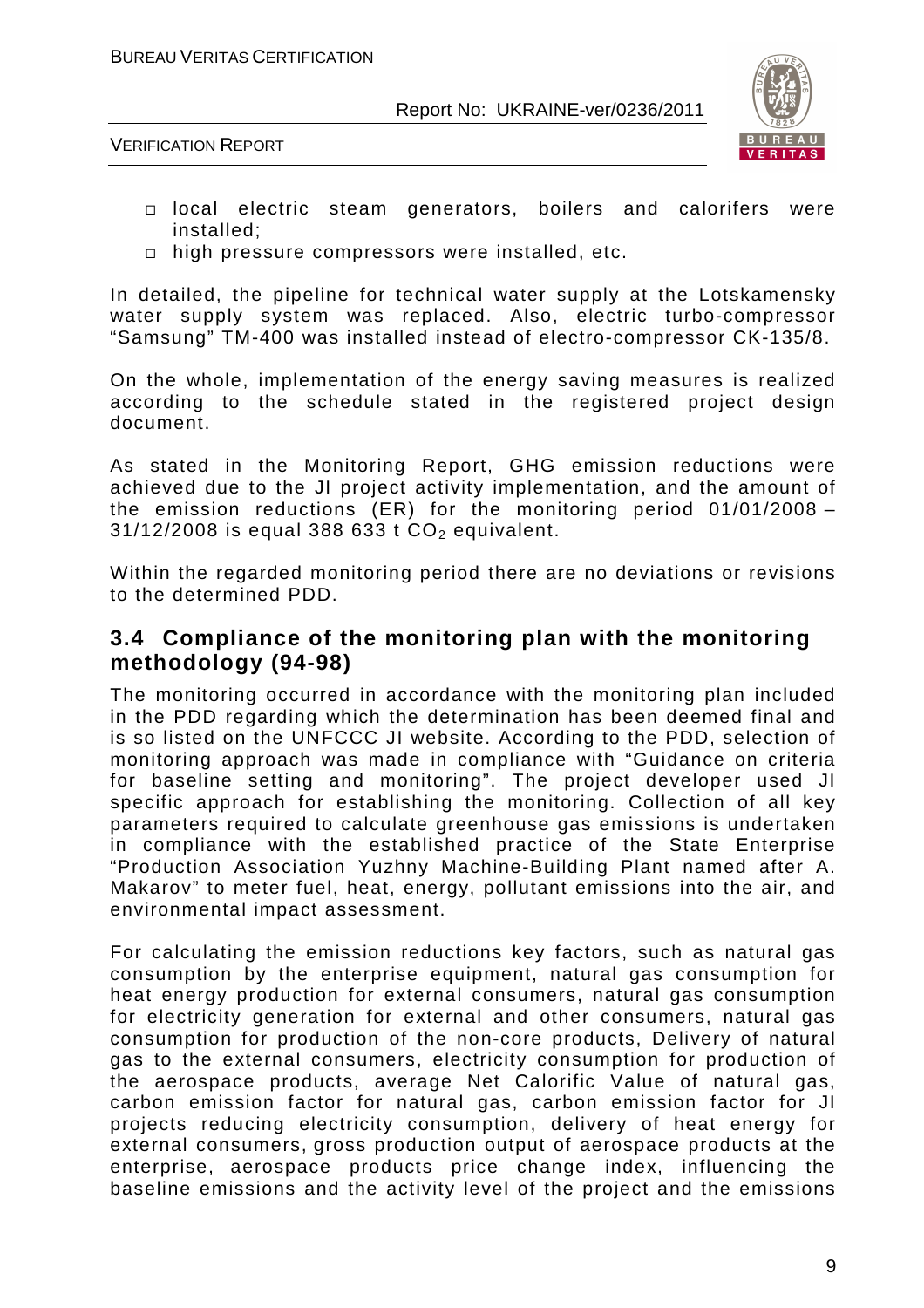

VERIFICATION REPORT

as well as risks associated with the JI project were taken into account, as appropriate.

Data sources used for calculating emission reductions, such as calibrated measurement equipment, the study of standardized emission factors for the Ukrainian electricity grid, IPCC guidelines are clearly identified, reliable and transparent. On site responsible persons register data from the measurement equipments and fixed monitoring data to logbooks. Moreover, there is electronic database of monitoring data. In detail, registration of monitoring data of natural gas consumption and electricity consumption at the enterprise is conducted in accordance with identified procedure of data collection. For example, chief of CHP, chiefs of workshops, chief of compressor station, and chief of metrology department deliver the monitoring records to the main energy engineer. Further the information is transferred to the main specialist of JI project where it is collected before the processing. Next step is Monitoring Report preparation by the specialists of the Institute of Engineer Ecology. In general, all roles and responsibilities connected with JI project at the SE "PE Yuzhny Machine-Building Plant named after A. Makarov" are established in accordance with procedure described in section D "Monitoring plan" of the registered PDD version 07 dated 16/08/2011.

Emission factors, including default emission factors, are selected by carefully balancing accuracy and reasonableness, and appropriately justified of the choice. According to the JI project documents, several emission factors are used for calculation of emission reductions, such as carbon emission factor for natural gas and carbon emission factor for JI projects electricity consumption.

The calculation of emission reductions is based on conservative assumptions and the most plausible scenarios in a transparent manner.

The identified areas of concern as to compliance of the monitoring plan with the monitoring methodology, project participants response and BV Certification's conclusion are described in Appendix A (refer to CAR03 and CAR05).

### **3.5 Revision of monitoring plan (99-100)**

There are no revisions to the Monitoring Plan of the JI project "Implementation of Energy Saving Equipment and Technologies at the State Enterprise "Production Association Yuzhny Machine-Building Plant named after A. Makarov". Thus, the section is not applicable for considered monitoring period.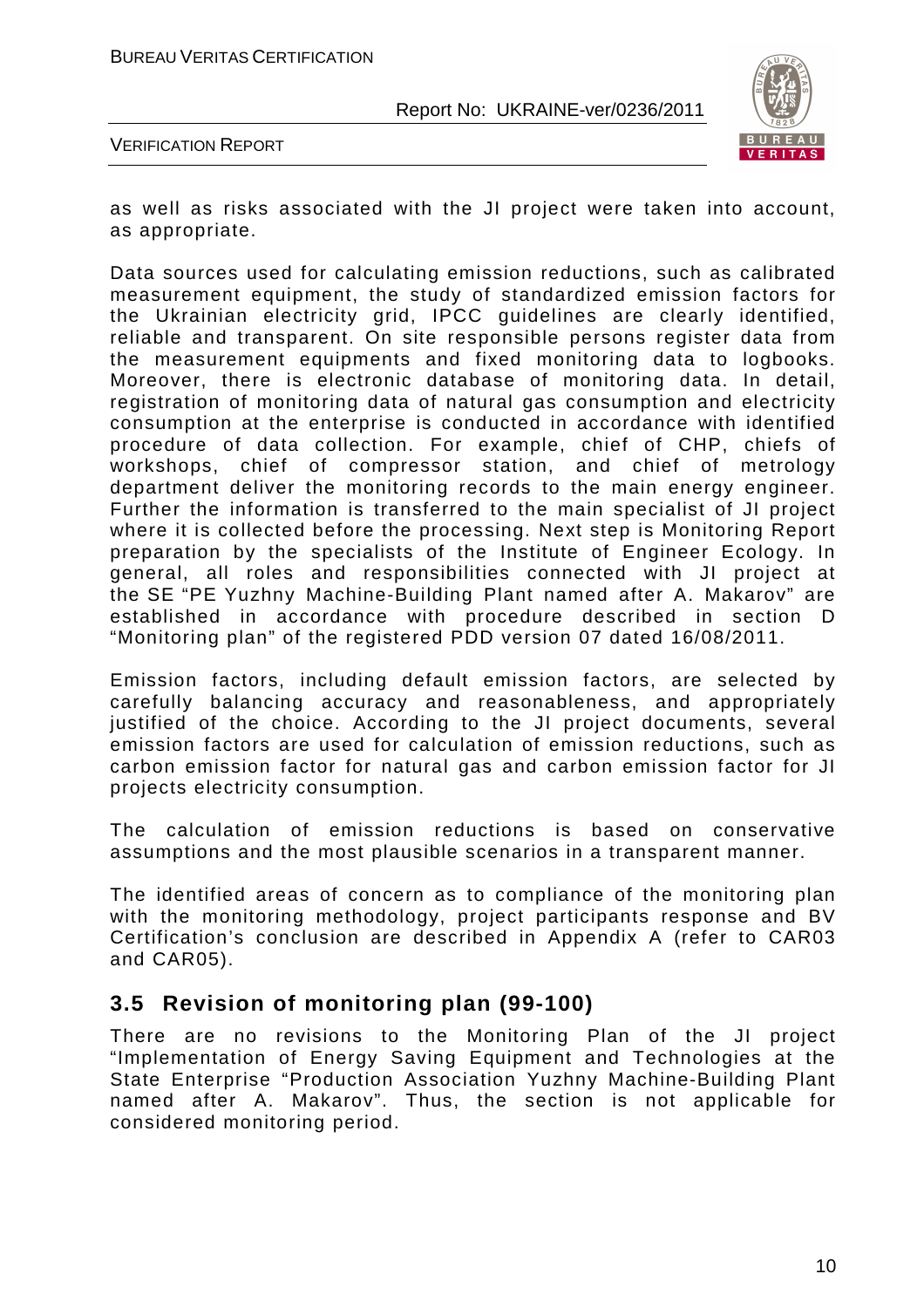

VERIFICATION REPORT

# **3.6 Data management (101)**

As a result of site visit, documents revision, and verification process at all there is concluded that the data and their sources, provided in monitoring report, are clearly identified, reliable and transparent.

The implementation of data collection procedures is in accordance with the monitoring plan, including the quality control and quality assurance procedures. For instance, internal audits and control measures are conducted by the main specialist of the State Enterprise "Production Association Yuzhny Machine-Building Plant named after A. Makarov". These procedures are described in detailed in the registered project design document.

According to the documents on measurement equipments and its calibration certificates, the function of the monitoring equipment, including its calibration status, is in order.

During site visit logbooks were revised, and electronic database was checked and the last one was discovered as reliable and functional. Thus, the evidence and records used for the monitoring are maintained in a traceable manner.

The data collection and management system for the JI project "Implementation of Energy Saving Equipment and Technologies at the State Enterprise "Production Association Yuzhny Machine-Building Plant named after A. Makarov" is in accordance with the registered monitoring plan.

The identified areas of concern as to the data management, project participants response and BV Certification's conclusion are described in Appendix A (refer to CAR01).

## **3.7 Verification regarding programmes of activities (102- 110)**

Not applicable.

### **4 VERIFICATION OPINION**

Bureau Veritas Certification has performed the initial and the first periodic verification of the project "Implementation of Energy Saving Equipment and Technologies at the State Enterprise "Production Association Yuzhny Machine-Building Plant named after A. Makarov" in Dnipropetrovsk city, Ukraine, which applies the JI specific approach developed in accordance with the Guidance on Criteria for Baseline Setting and Monitoring. The verification was performed on the basis of UNFCCC criteria and host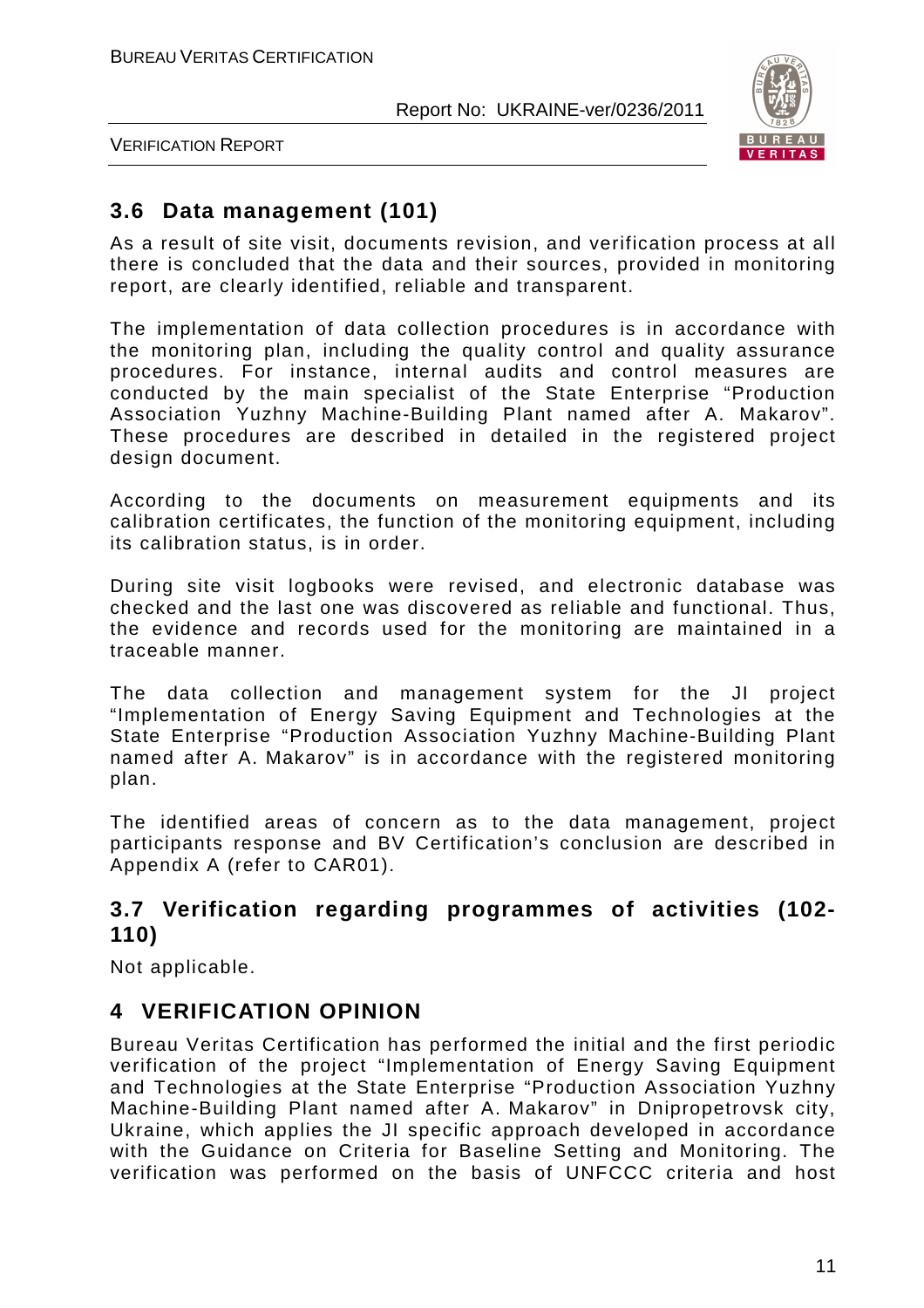

VERIFICATION REPORT

country criteria and also on the criteria given to provide for consistent project operations, monitoring and reporting.

The verification consisted of the following three phases: i) desk review of the project design and the baseline and monitoring plan; ii) follow-up interviews with project stakeholders; iii) resolution of outstanding issues and the issuance of the final verification report and opinion.

The management of the SE "PA Yuzhny Machine-Building Plant named after A. Makarov" is responsible for the preparation of the GHG emissions data and the reported GHG emissions reductions of the project on the basis set out within the project Monitoring and Verification Plan indicated in the final PDD version 07 dated 16/08/2011. The development and maintenance of records and reporting procedures in accordance with that plan, including the calculation and determination of GHG emission reductions from the project, is the responsibility of the management of the project.

Bureau Veritas Certification verified the Project Monitoring Report version 02 dated 21/09/2011 for the reporting period as indicated below. Bureau Veritas Certification confirms that the project is implemented as planned and described in approved project design documents. Installed equipment being essential for generating emission reduction runs reliably and is calibrated appropriately. The monitoring system is in place and the project is generating GHG emission reductions.

Bureau Veritas Certification can confirm that the GHG emission reduction is accurately calculated and is free of material errors, omissions, or misstatements. Our opinion relates to the project's GHG emissions and resulting GHG emissions reductions reported and related to the approved project baseline and monitoring, and its associated documents. Based on the information we have seen and evaluated, we confirm, with a reasonable level of assurance, the following statement:

| Reporting period: From 01/01/2008 to 31/12/2008               |                                |
|---------------------------------------------------------------|--------------------------------|
| Baseline emissions                                            | $: 587809$ t $CO2$ equivalents |
| Project emissions                                             | $: 199176$ t $CO2$ equivalents |
| Emission Reductions (year 2008) : 388 633 t $CO2$ equivalents |                                |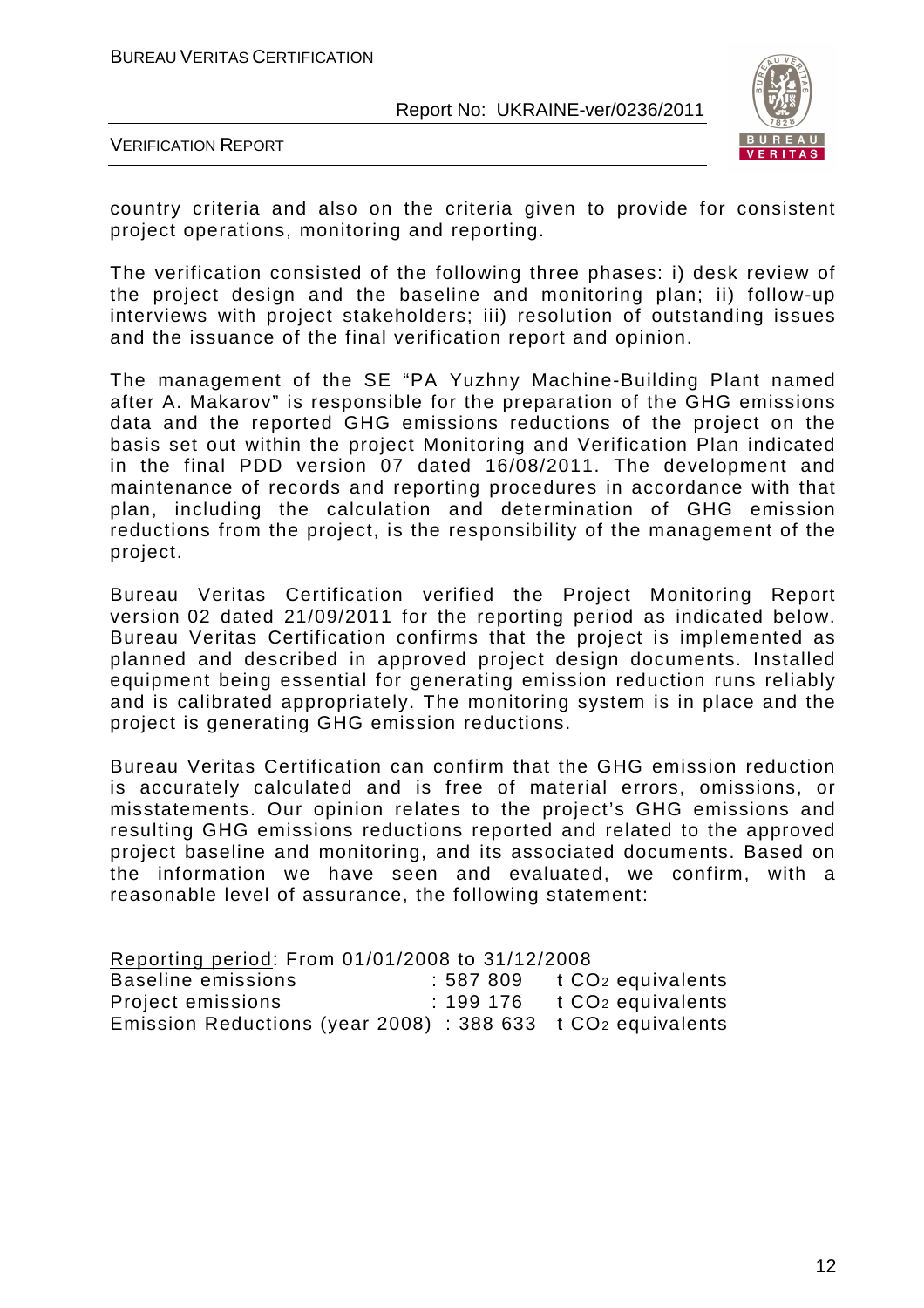

VERIFICATION REPORT

# **5 REFERENCES**

#### **Category 1 Documents:**

Documents provided by State Enterprise "Production Association Yuzhny Machine-Building Plant named after A. Makarov" that relate directly to the GHG components of the project.

- /1/ Project design Document of JI project "Implementation of Energy Saving Equipment and Technologies at the State Enterprise "Production Association Yuzhny Machine-Building Plant named after A. Makarov" version 07 dated 16/08/2011
- /2/ Monitoring report of JI project "Implementation of Energy Saving Equipment and Technologies at the State Enterprise "Production Association Yuzhny Machine-Building Plant named after A. Makarov" for the period 01/01/2008 – 31/12/2008 version 01 dated 06/09/2011
- /3/ Monitoring report of JI project "Implementation of Energy Saving Equipment and Technologies at the State Enterprise "Production Association Yuzhny Machine-Building Plant named after A. Makarov" for the period 01/01/2008 – 31/12/2008 version 02 dated 21/09/2011
- /4/ Letter of Approval #2591/23/7 dated 16/09/2011 of the JI project "Implementation of Energy Saving Equipment and Technologies at the State Enterprise "Production Association Yuzhny Machine-Building Plant named after A. Makarov" issued by the State Environmental Investment Agency of Ukraine.
- /5/ Letter of Approval #J294-0485 dated 24/01/2011 of the JI project "Implementation of Energy Saving Equipment and Technologies at the State Enterprise "Production Association Yuzhny Machine-Building Plant named after A. Makarov" issued by the Federal Office for the Environment (FOEN) of Switzerland.

#### **Category 2 Documents:**

Background documents related to the design and/or methodologies employed in the design or other reference documents.

- /1/ Periodic calibration card on device type 22 Ех-М-ДД, serial #702173. The calibration date is of 10/07/2009.
- /2/ Periodic calibration card on device type 22 Ех-М-ДД, serial #5222. The calibration date is of 10/07/2009.
- /3/ Periodic calibration card on device type 22 Ех-М-ДД, serial #702174. The calibration date is of 26/06/2010.
- /4/ Periodic calibration card on device type БПС-24, serial #3263. The calibration date is of 10/07/2010.
- /5/ Periodic calibration card on device type Sapfir, serial #024537. The calibration date is of 10/07/2010.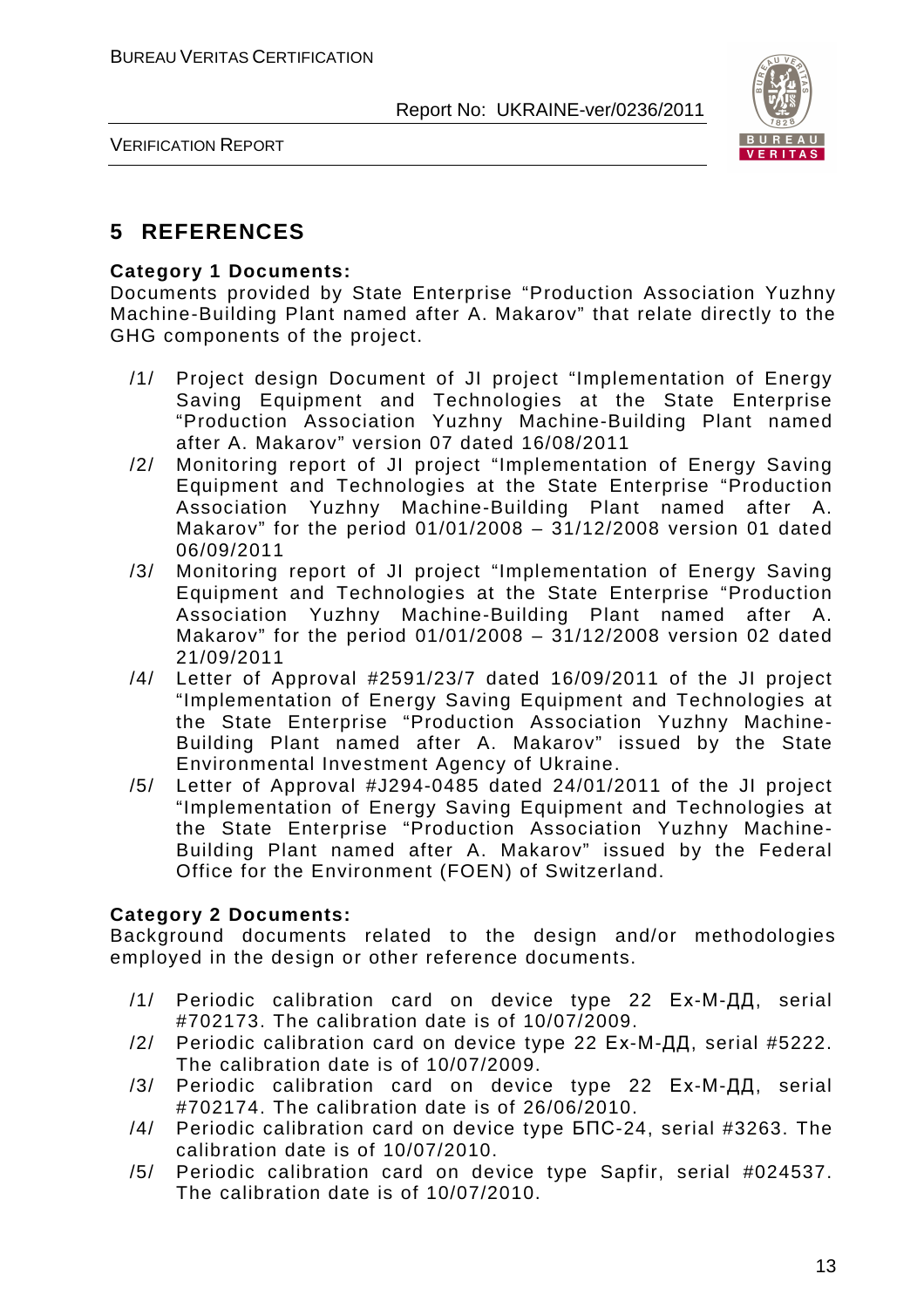

VERIFICATION REPORT

- /6/ Periodic calibration card on device type БПС-24, serial #1800. The calibration date is of 10/07/2010.
- /7/ State calibration certificate on measurement equipment #19- 2/1728-08, type SKU-01, serial #2710259, dated 19/09/2008. Valid till 19/09/2010
- /8/ Photo Flowtech-TM measurement and control unit, serial #1-525 dated 16/03/2009
- /9/ Passport on multiparameter meter type ПМ-3, serial #496 dated 18/03/2009
- /10/ Passport on multiparameter meter type ПМ-3, serial #505 dated 30/03/2009
- /11/ Passport on multiparameter meter type ПМ-3, serial #504 dated 30/03/2009
- /12/ Statement dated 10/02/2010 on acceptance into operation of air compressor type Н280Н-WL «GARDNER DENVER», England, serial #С004143, mounted in compressor building #77, shop #65, complex #308
- /13/ ЭУС 125 ФО data sheet. Ultrasound heat meter type Ergomera-125, serial #027705. Calibration dated 16/08/2007
- /14/ State calibration certificate on measurement equipment #19- 2/1728-08, type SKU-01, serial #2706197, dated 23/07/2008. Valid till 23/07/2010
- /15/ State calibration certificate on measurement equipment #19- 2/1728-08, type SKU-01, serial #2711314, dated 18/07/2008. Valid till 18/07/2010
- /16/ State calibration certificate on measurement equipment #19- 2/1728-08, type SKU-01, serial #2610309, dated 24/07/2008. Valid till 24/07/2010
- /17/ State calibration certificate on measurement equipment #19- 2/1728-08, type SKU-01, serial #2710217, dated 21/07/2008. Valid till 21/07/2010
- /18/ State calibration certificate on measurement equipment #19- 2/1728-08, type SKU-01, serial #2809017, dated 28/07/2008. Valid till 28/07/2010
- /19/ State calibration certificate on measurement equipment #19- 2/1728-08, type SKU-01, serial #2711314, dated 04/08/2004. Valid till 04/08/2006
- /20/ Statement #2009-12 on monthly heat energy delivery from HPP of State Enterprise "Production Association Yuzhny Machine-Building Plant named after A. Makarov" for Teplotrans public utility company for December 2009 according to the agreement #966 dated 27/12/2007
- /21/ Calculation of natural gas consumption used for heat generation by of State Enterprise "Production Association Yuzhny Machine-Building Plant named after A. Makarov" for Teplotrans public utility company in December 2009
- /22/ Statement dated 31/12/2009 on consumed gas and generated heat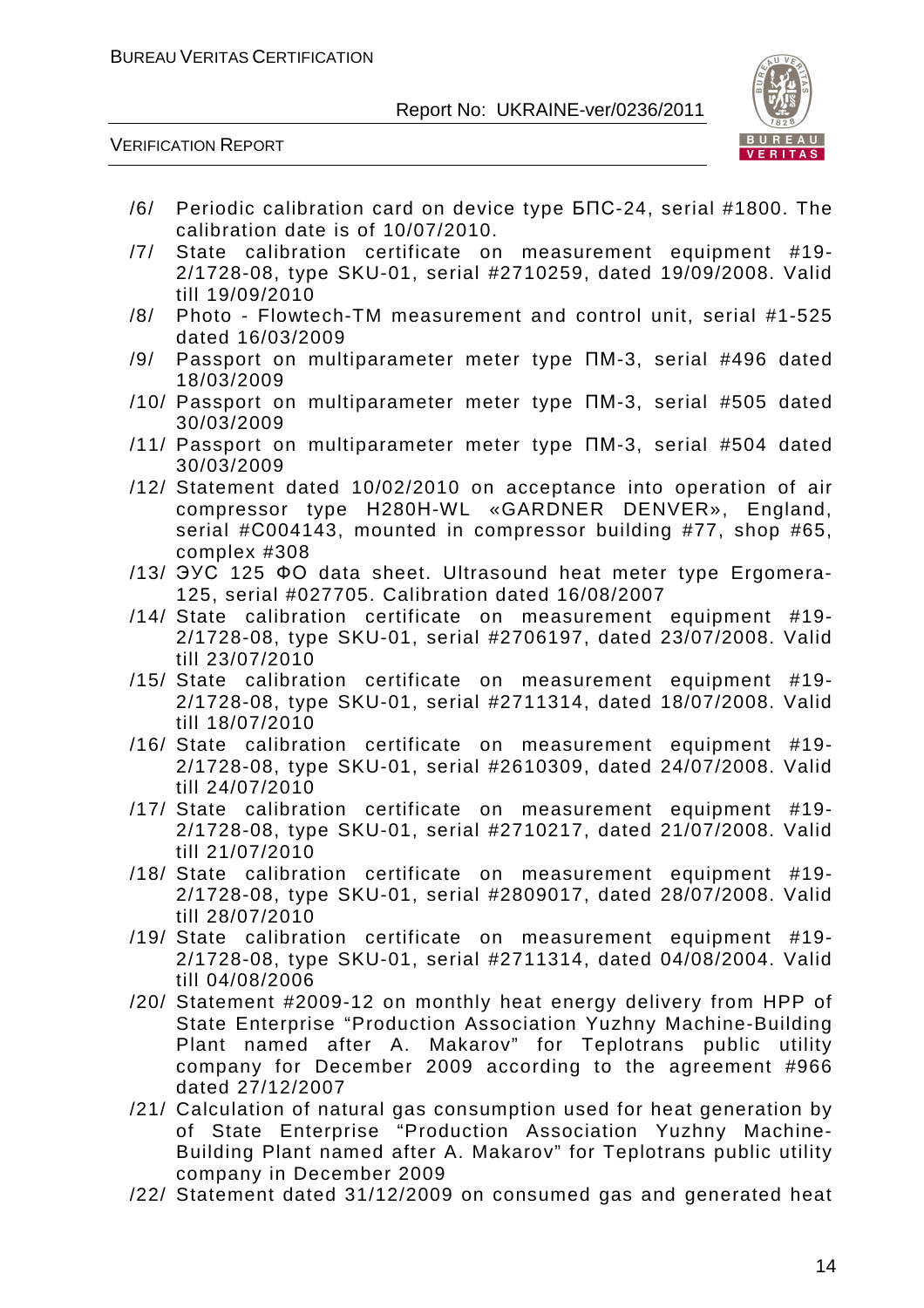

VERIFICATION REPORT

amount delivered to Teplotrans public utility company in December 2009

- /23/ Statement on acceptance-transmitting of energy services dated 31/12/2005 in accordance to the agreement #643 of 01.06.2002
- /24/ Statement on acceptance-transmitting of energy services dated 31/05/2005 in accordance to the agreement #643 of 01.06.2002
- /25/ Statement on acceptance-transmitting of energy services dated 01/03/2005 in accordance to the agreement #643 of 01.06.2002
- /26/ Energy consumption and distribution at State Enterprise "Production Association Yuzhny Machine-Building Plant named after A. Makarov" for every month 2007
- /27/ Periodic calibration card on equipment type ИТ, serial #131460 (shop #67). Calibration date 11/10/2010
- /28/ Periodic calibration card on equipment type САЗУ-ИТ, serial #031018 (shop #67). Calibration date 11/10/2010
- /29/ Periodic calibration card on equipment type ИТ, serial #174257 (shop #67). Calibration date 11/10/2010
- /30/ Periodic calibration card on equipment type САЗУ-ИТ, serial #278640 (shop #67). Calibration date 19/01/2011
- /31/ Periodic calibration card on equipment type САЗУ-ИТ, serial #266878 (shop #67). Calibration date 19/01/2011
- /32/ Periodic calibration card on equipment type САЗУ-И670М, serial #443359 (shop #67). Calibration date 07/09/2010
- /33/ Periodic calibration card on equipment type САЗУ-ИТ, serial #118199 (shop #67). Calibration date 29/11/2010
- /34/ Periodic calibration card on equipment type САЗУ-И670М, serial #435117 (shop #67). Calibration date 25/05/2011
- /35/ Periodic calibration card on equipment type ИТ, serial #279059 (shop #67). Calibration date 16/10/2010
- /36/ Periodic calibration card on equipment type ИТ, serial #76186 (shop #67). Calibration date 16/10/2010
- /37/ Periodic calibration card on equipment type САЗУ-ИТ, serial #174056 (shop #67). Calibration date 10/11/2010
- /38/ Periodic calibration card on equipment type САЗУ- ИЧЗ, serial #154004 (shop #67). Calibration date 11/02/2008
- /39/ Periodic calibration card on equipment type САЗУ-И670М, serial #723831 (shop #67). Calibration date 12/10/2010
- /40/ Periodic calibration card on equipment type САЗУ-ИТ, serial #029535 (shop #67). Calibration date 10/10/2010
- /41/ Periodic calibration card on equipment type ИТ, serial #131765 (shop #67). Calibration date 25/10/2010
- /42/ Periodic calibration card on equipment type САЗУ-ИТ, serial #229264 (shop #67). Calibration date 01/11/2010
- /43/ Periodic calibration card on equipment type САЗУ-И670М, serial #739817 (shop #67). Calibration date 12/10/2010
- /44/ Periodic calibration card on equipment type САЗУ-И670М, serial #521396 (shop #67). Calibration date 07/07/2011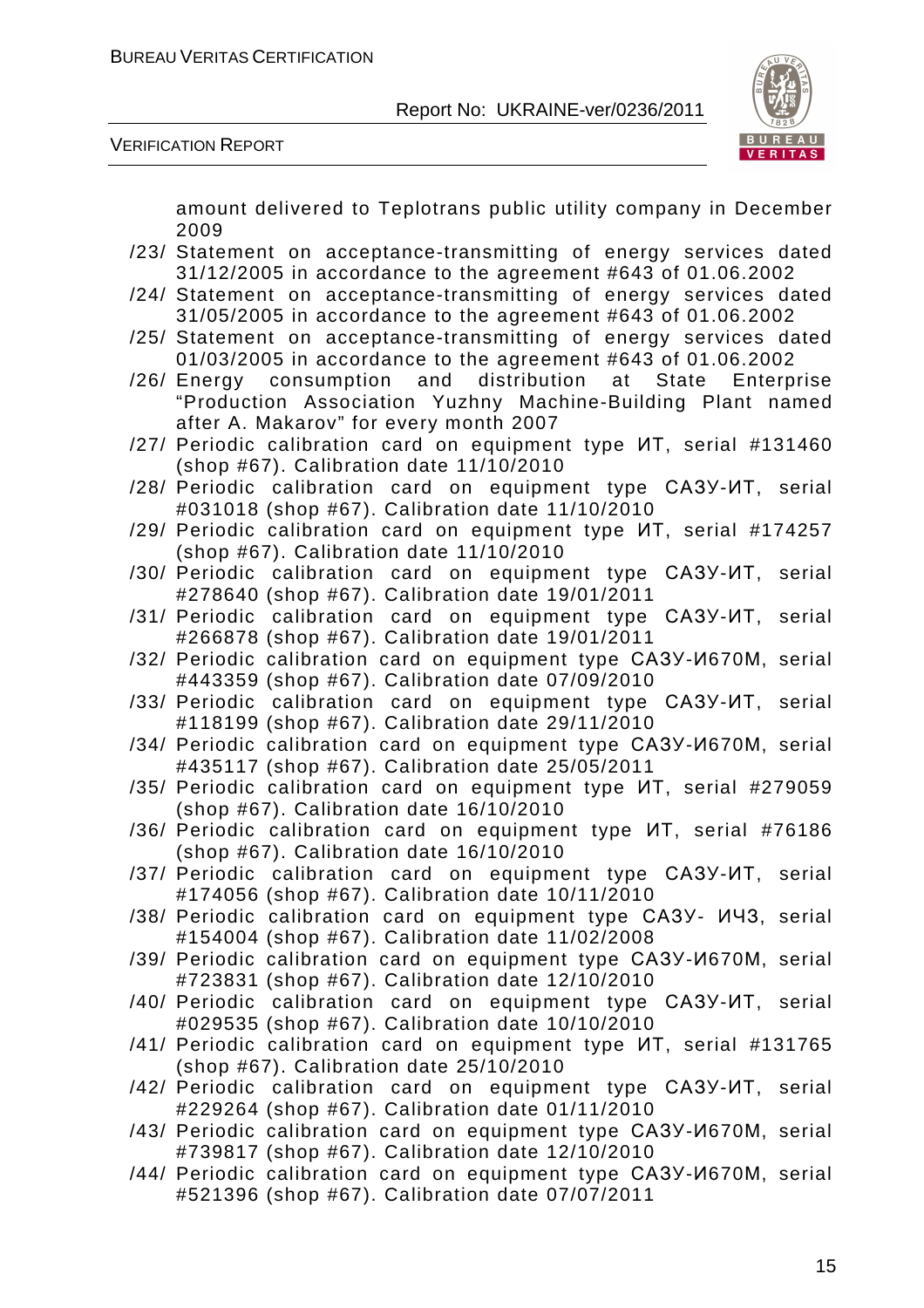

VERIFICATION REPORT

- /45/ Periodic calibration card on equipment type САЗУ-И670М, serial #630841 (shop #67). Calibration date 07/07/2011
- /46/ Periodic calibration card on equipment type САЗУ-И670М, serial #675648 (shop #67). Calibration date 07/07/2011
- /47/ Order #612 dated 28/12/2010 on documents storage needed for monitoring of the JI project "Implementation of Energy Saving Equipment and Technologies at the State Enterprise "Production Association Yuzhny Machine-Building Plant named after A. Makarov"
- /48/ Operation manual. Gas volume corrector type Tandem, serial #1968 dated 29/07/2009. Calibration date 22/07/2011
- /49/ АЧЦА 407251.001ФО data sheet. Ultrasound gas meter type Курс-01, serial #5343 dated 05/08/2009. Calibration date 22/07/2011
- /50/ Certificate on state metrological attestation #19-22/200-0 dated 06/08/2009 on gas volume corrector type Tandem, serial #1968
- /51/ Permit #120039 dated 05/08/1998 on stationary sources air pollution at the State Enterprise "Production Association Yuzhny Machine-Building Plant named after A. Makarov". Valid till 31/12/1999
- /52/ Statements and notes issued by the Dnipropetrovsk region State Environmental Protection Office as of 2004, 2007, 2008
- /53/ Form 2-TP (the air). Report of the air protection for 2005
- /54/ Form 2-TP (the air). Report of the air protection for 2006
- /55/ Form 2-TP (the air). Report of the air protection for 2007
- /56/ Form 2-TP (the air). Report of the air protection for 2008
- /57/ Form 2-TP (the air). Report of the air protection for 2009
- /58/ Form 2-TP (the air). Report of the air protection for 2010
- /59/ Form 2-TP (the air). Report of the air protection for the first quarter and second quarter 2011
- /60/ Passport on natural gas physical and chemical characteristics for every month of the 1 and 2 quarters of 2011
- /61/ Passport on natural gas physical and chemical characteristics for every month of 2010
- /62/ Passport on natural gas physical and chemical characteristics for every month of 2009
- /63/ Passport on natural gas physical and chemical characteristics for every month of 2008
- /64/ Passport on natural gas physical and chemical characteristics for every month of 2007
- /65/ Passport on natural gas physical and chemical characteristics for every month of 2006
- /66/ Passport on natural gas physical and chemical characteristics for every month of 2005
- /67/ Passport on measuring devices oа environmental characteristics measurement, serial #506, #3219. Calibration date 10/08/2010
- /68/ Acceptance certificate on ultrasound heat meter type Ergomera-125, serial #162509. Calibration dated 03/09/2009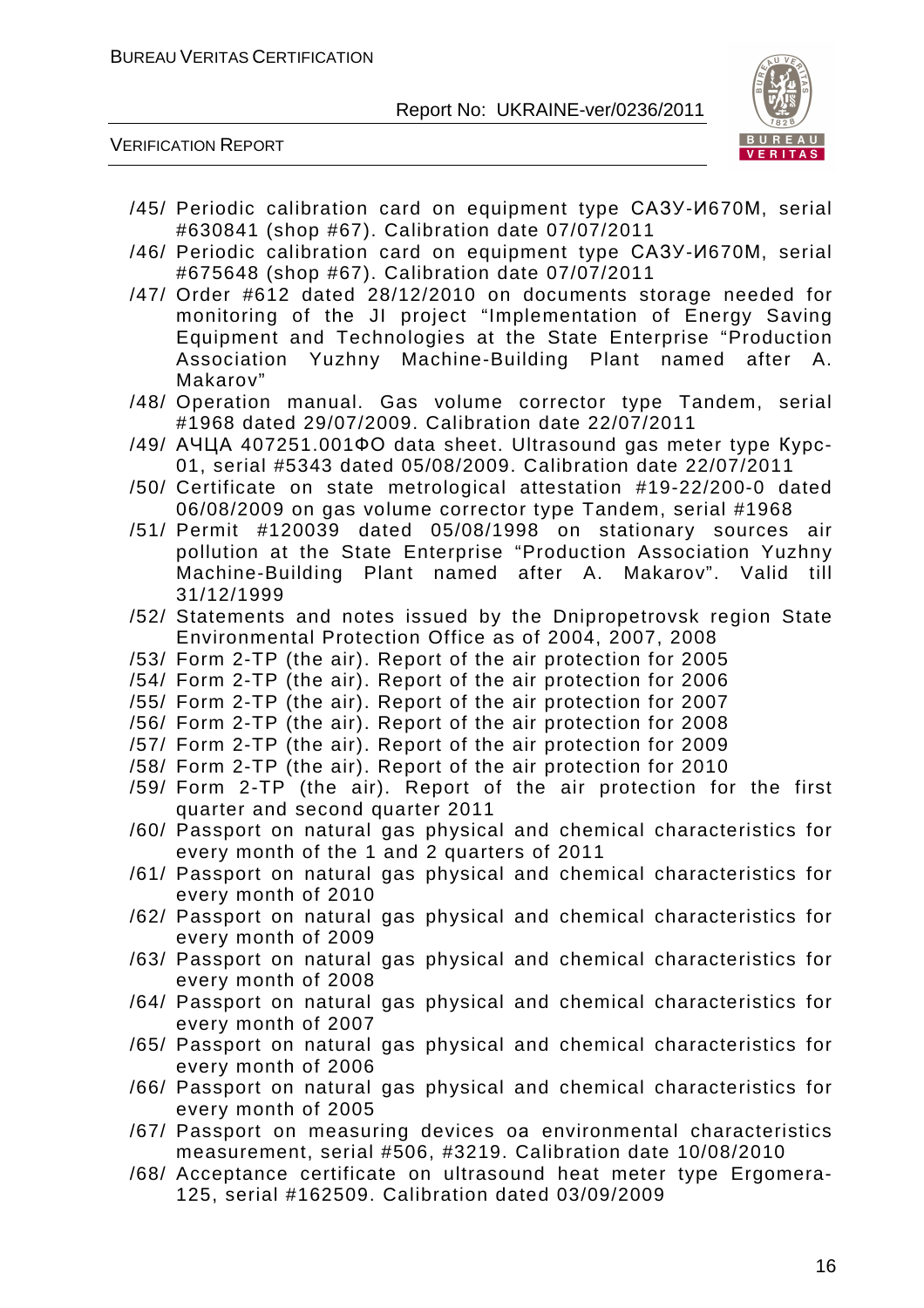VERIFICATION REPORT



- /69/ Acceptance certificate on ultrasound heat meter type Ergomera-125, serial #207810. Calibration dated 14/10/2010
- /70/ Electric data base on gas distribution at the State Enterprise "Production Association Yuzhny Machine-Building Plant named after A. Makarov"
- /71/ Statement on natural gas acceptance-transmitting for every month in 2005, 2006, 2007, 2008, 2009, 2010 and 1-2 quarters of 2011
- /72/ Statement on energy consumption for every month in 2005, 2006, 2007, 2008, 2009, 2010 and 1-2 quarters of 2011
- /73/ Explanatory notes to the financial report for 2005-2010 and 1-2 quarters 2011
- /74/ Photo power meter
- /75/ Photo Flowtech measurement unit
- /76/ Photo new boiler unit of boiler #9

#### **Persons interviewed:**

List persons interviewed during the verification or persons that contributed with other information that are not included in the documents listed above.

- /1/ Muhailo Korobov chief power engineer of SE "PA Yuzhny Machine-Building Plant named after A. Makarov"
- /2/ Larysa Kovika chief of environmental bureau at SE "PA Yuzhny Machine-Building Plant named after A. Makarov"
- /3/ Oleksandr Nikolaenko executive director EPC "Yuzhmashenergo"
- /4/ Iakiv Tahterin chief specialist of SE "PA Yuzhny Machine-
- Building Plant named after A. Makarov"
- /5/ Anatolij Lobashov chief metrologist of SE "PA Yuzhny Machine-Building Plant named after A. Makarov"
- /6/ Vladyslav Dogonov head of TPP at SE "PA Yuzhny Machine-Building Plant named after A. Makarov"
- /7/ Iuriy Pashchenko deputy of director general of SE "PA Yuzhny Machine-Building Plant named after A. Makarov"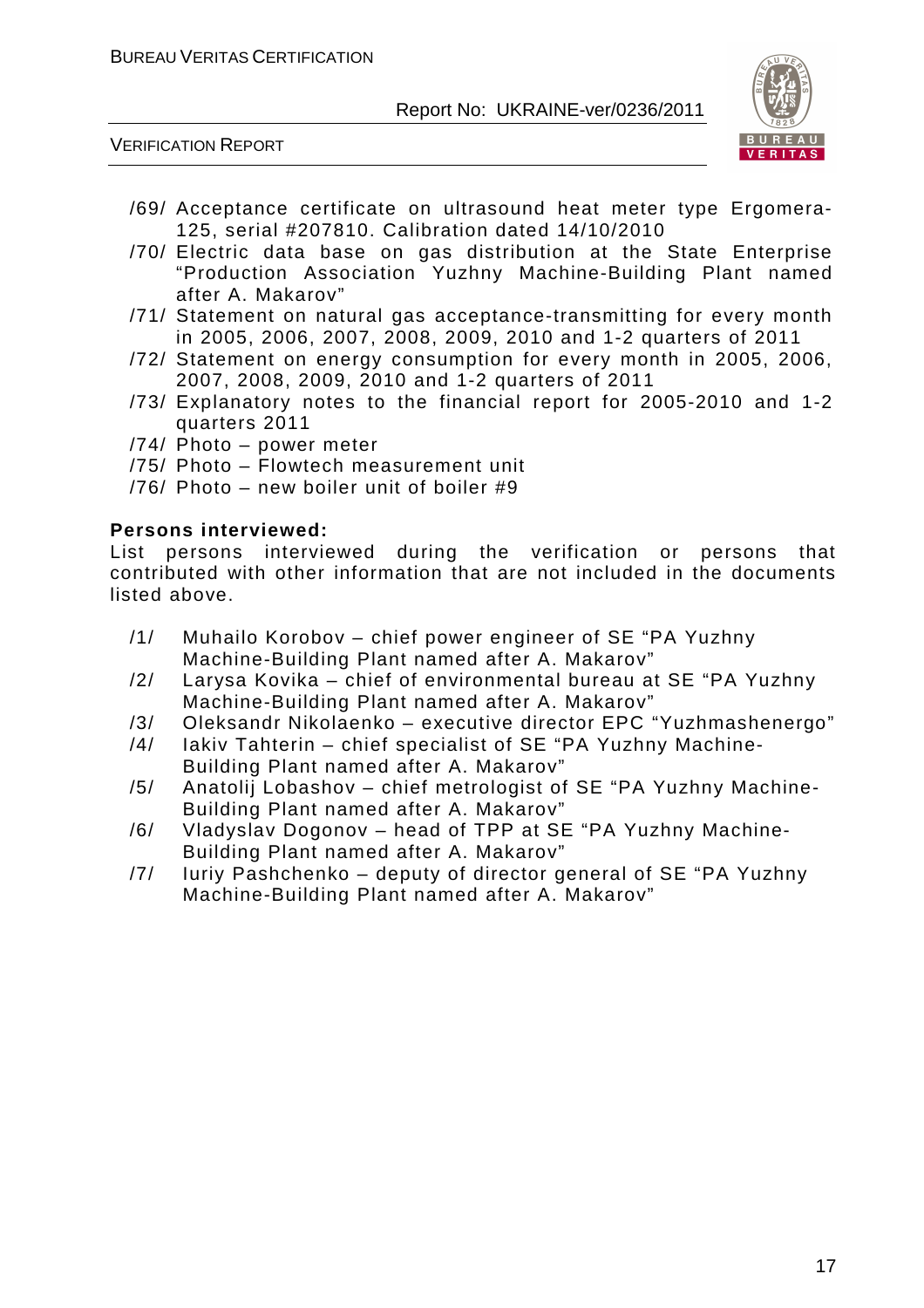

#### VERIFICATION REPORT

# APPENDIX A: JOINT IMPLEMENTATION PROJECT VERIFICATION PROTOCOL

#### **Table 1 Check list for verification, according to the JOINT IMPLEMENTATION DETERMINATION AND VERIFICATION MANUAL (Version 01)**

| <b>DVM</b> | <b>Check Item</b>                                                                                                                                                                                                                                                                          | Initial finding                                                                                                                                                                                                                                                                                                                                                                                                                                                                                                                                                                                                                       | <b>Draft</b>      | <b>Final</b>    |
|------------|--------------------------------------------------------------------------------------------------------------------------------------------------------------------------------------------------------------------------------------------------------------------------------------------|---------------------------------------------------------------------------------------------------------------------------------------------------------------------------------------------------------------------------------------------------------------------------------------------------------------------------------------------------------------------------------------------------------------------------------------------------------------------------------------------------------------------------------------------------------------------------------------------------------------------------------------|-------------------|-----------------|
| Paragr     |                                                                                                                                                                                                                                                                                            |                                                                                                                                                                                                                                                                                                                                                                                                                                                                                                                                                                                                                                       | <b>Conclusi</b>   | <b>Conclusi</b> |
| aph        |                                                                                                                                                                                                                                                                                            |                                                                                                                                                                                                                                                                                                                                                                                                                                                                                                                                                                                                                                       | on                | on              |
|            | <b>Project approvals by Parties involved</b>                                                                                                                                                                                                                                               |                                                                                                                                                                                                                                                                                                                                                                                                                                                                                                                                                                                                                                       |                   |                 |
| 90         | Has the DFPs of at least one<br>Party involved, other than the<br>host Party, issued a written<br>project approval when submitting<br>the first verification report to the $ $<br>secretariat for publication in<br>accordance with paragraph 38 of  <br>the JI guidelines, at the latest? | All Parties involved in the JI project issued<br>written project approvals. Namely, the<br>State Environmental Investment Agency of<br>Ukraine has issued the Letter of Approval<br>#2591/23/7 dated 16/09/2011 of the JI<br>project "Implementation of Energy Saving<br>Equipment and Technologies at the State<br>Enterprise "Production Association Yuzhny<br>Machine-Building Plant named after A.<br>Makarov"; and the Federal Office for the<br>Environment (FOEN), Switzerland (Party<br>B), has issued the Letter of Approval for<br>this project No. J294-0485 dated<br>24.01.2011.<br>Corrective Action Request 02 (CAR02). | CAR <sub>02</sub> | OK.             |
|            |                                                                                                                                                                                                                                                                                            | Please, provide Letters of Approvals from<br>Parties involved in the project.                                                                                                                                                                                                                                                                                                                                                                                                                                                                                                                                                         |                   |                 |
|            |                                                                                                                                                                                                                                                                                            | Corrective Action Request 04 (CAR04).                                                                                                                                                                                                                                                                                                                                                                                                                                                                                                                                                                                                 | CAR04             | <b>OK</b>       |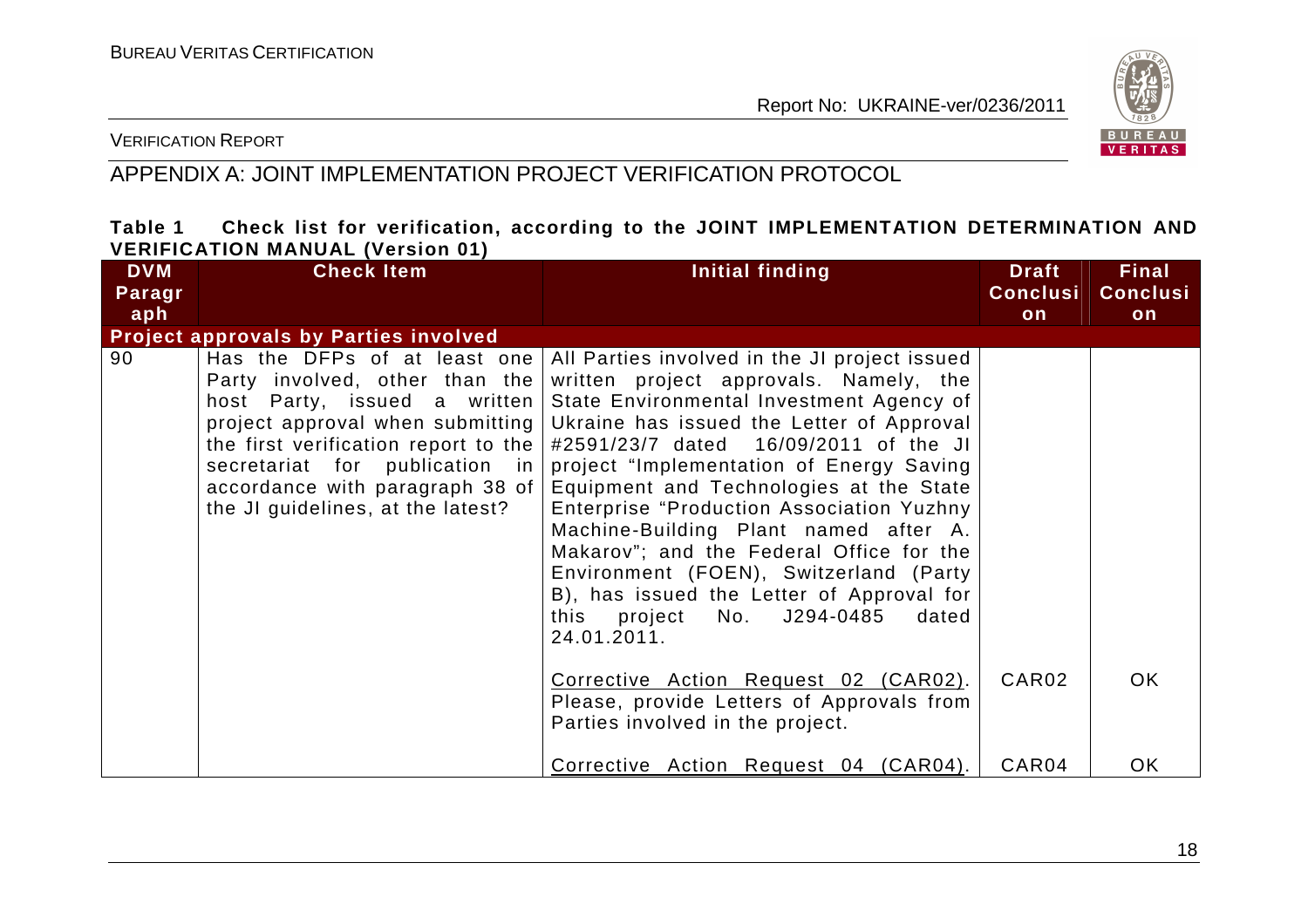

| <b>VERIFICATION REPORT</b>  |                                                                                                                                                                                         |                                                                                                                                                                                                                                                                                                                                                                                                                                                                                                                                                                                 |                                       | BUREAU<br>VERITAS                     |
|-----------------------------|-----------------------------------------------------------------------------------------------------------------------------------------------------------------------------------------|---------------------------------------------------------------------------------------------------------------------------------------------------------------------------------------------------------------------------------------------------------------------------------------------------------------------------------------------------------------------------------------------------------------------------------------------------------------------------------------------------------------------------------------------------------------------------------|---------------------------------------|---------------------------------------|
| <b>DVM</b><br>Paragr<br>aph | <b>Check Item</b>                                                                                                                                                                       | Initial finding                                                                                                                                                                                                                                                                                                                                                                                                                                                                                                                                                                 | <b>Draft</b><br><b>Conclusi</b><br>on | <b>Final</b><br><b>Conclusi</b><br>on |
|                             |                                                                                                                                                                                         | Section A.7 of the MR version 01 includes<br>information of written approvals of the<br>regarded JI project, but this information<br>does not concern to the indicated section.<br>Please, provide the information about<br>LoAs from Parties involved in the project<br>in section A.2.                                                                                                                                                                                                                                                                                        |                                       |                                       |
| 91                          | all<br>the<br>written<br>project  <br>Are<br>approvals by Parties<br>unconditional?                                                                                                     | All LoAs of regarded JI project are<br>involved   unconditional.                                                                                                                                                                                                                                                                                                                                                                                                                                                                                                                | <b>OK</b>                             | <b>OK</b>                             |
|                             | <b>Project implementation</b>                                                                                                                                                           |                                                                                                                                                                                                                                                                                                                                                                                                                                                                                                                                                                                 |                                       |                                       |
| 92                          | Has<br>the<br>project<br>implemented in accordance with  <br>the PDD regarding which the<br>determination has been deemed<br>final and is so listed on the<br><b>UNFCCC JI website?</b> | been   As a result of the verification process, the  <br>JI project is implemented in accordance<br>with the PDD version 07 which has been<br>deemed final.<br>As a matter of fact, implementation of the<br>energy saving measures is realized mainly<br>according to project schedule.<br>Based on the provided documents and<br>results of the site visit, the JI project is<br>generation emission reductions<br>since<br>01/01/2005.<br>In the Monitoring Rerort version 02 stated<br>that the achieved amount of emission<br>reduction<br>for the<br>monitoring<br>period | OK.                                   | <b>OK</b>                             |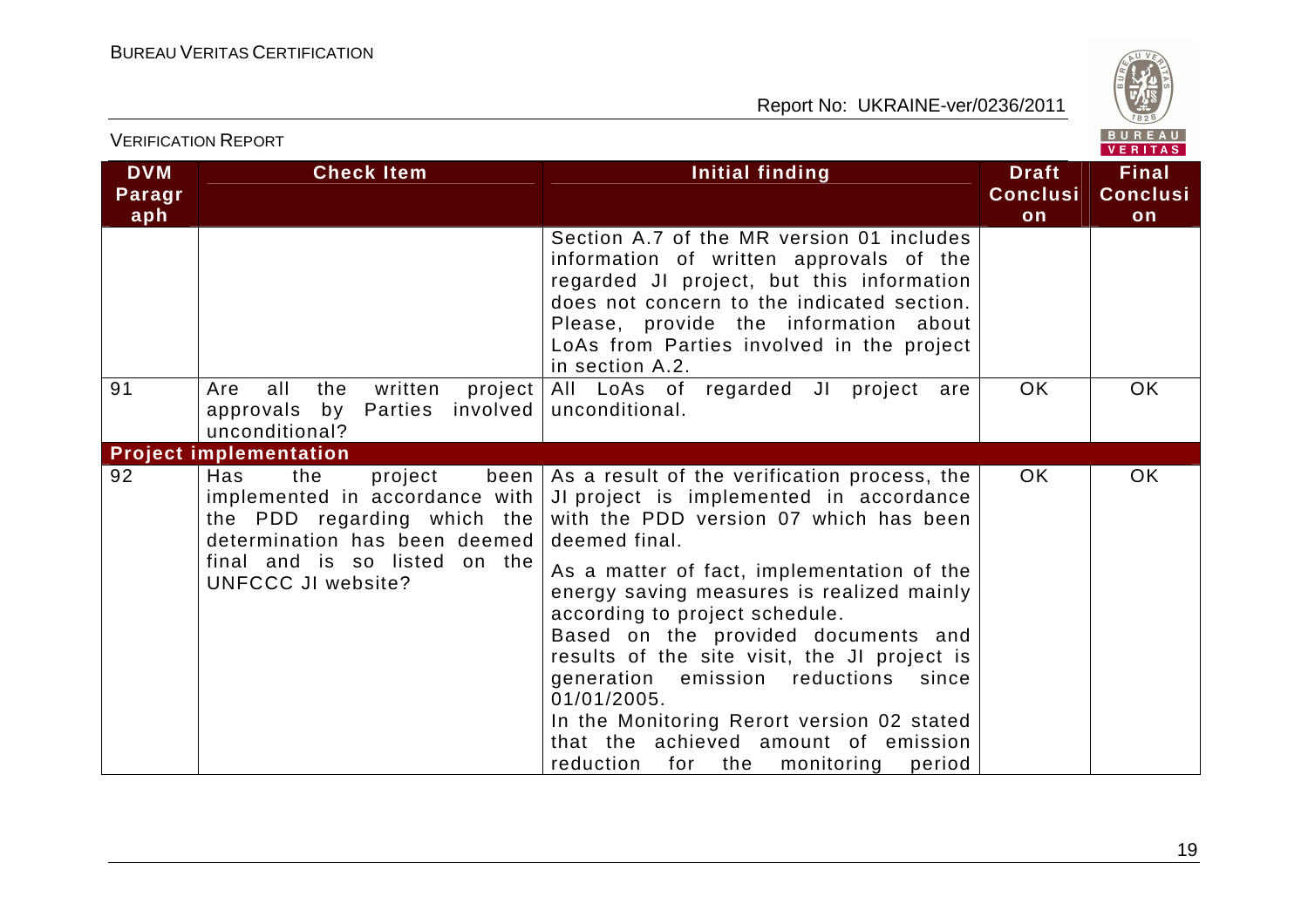

|                             | <b>VERIFICATION REPORT</b>                                                                                                                                                                                     |                                                                                                                                                                                                                                                                                                                                                                                                                                                             |                                       | BUREAU<br>VERITAS                     |
|-----------------------------|----------------------------------------------------------------------------------------------------------------------------------------------------------------------------------------------------------------|-------------------------------------------------------------------------------------------------------------------------------------------------------------------------------------------------------------------------------------------------------------------------------------------------------------------------------------------------------------------------------------------------------------------------------------------------------------|---------------------------------------|---------------------------------------|
| <b>DVM</b><br>Paragr<br>aph | <b>Check Item</b>                                                                                                                                                                                              | Initial finding                                                                                                                                                                                                                                                                                                                                                                                                                                             | <b>Draft</b><br><b>Conclusi</b><br>on | <b>Final</b><br><b>Conclusi</b><br>on |
|                             |                                                                                                                                                                                                                | $01/01/2008 - 31/12/2008$ is 388 633 t CO <sub>2</sub><br>equivalent.<br>On the whole, the JI project activities are<br>conducted according to the Project Design<br>Documents.<br>There are no deviations or revisions to the<br>determined PDD.                                                                                                                                                                                                           |                                       |                                       |
| 93                          | What is the status of operation of<br>the project during the monitoring<br>period?                                                                                                                             | Monitoring report indicated the current<br>status<br>of<br>the<br>project<br>activity<br>implementation. Based<br>provided<br>on<br>materials, there is known that all project<br>equipments were operational<br>in the<br>reporting period and generating emission<br>reductions. Also, refer to section 92<br>above.                                                                                                                                      | <b>OK</b>                             | <b>OK</b>                             |
| 94                          | <b>Compliance with monitoring plan</b><br>Did<br>accordance with the monitoring<br>PDD  <br>plan included<br>in l<br>the<br>which<br>regarding<br>the  <br>final and is so listed on the<br>UNFCCC JI website? | the monitoring occur in The monitoring procedure at SE "PA<br>Yuzhny Machine-Building Plant named<br>after A. Makarov" is strictly following the<br>monitoring plan included in the PDD<br>determination has been deemed version $07$ dated $16/08/2011$ regarding<br>which the determination has been deemed<br>final.<br>Data used for calculation of emissions<br>reduction<br>based<br>information<br>that<br>on<br>confirmed by SE "PA Yuzhny Machine- | OK.                                   | <b>OK</b>                             |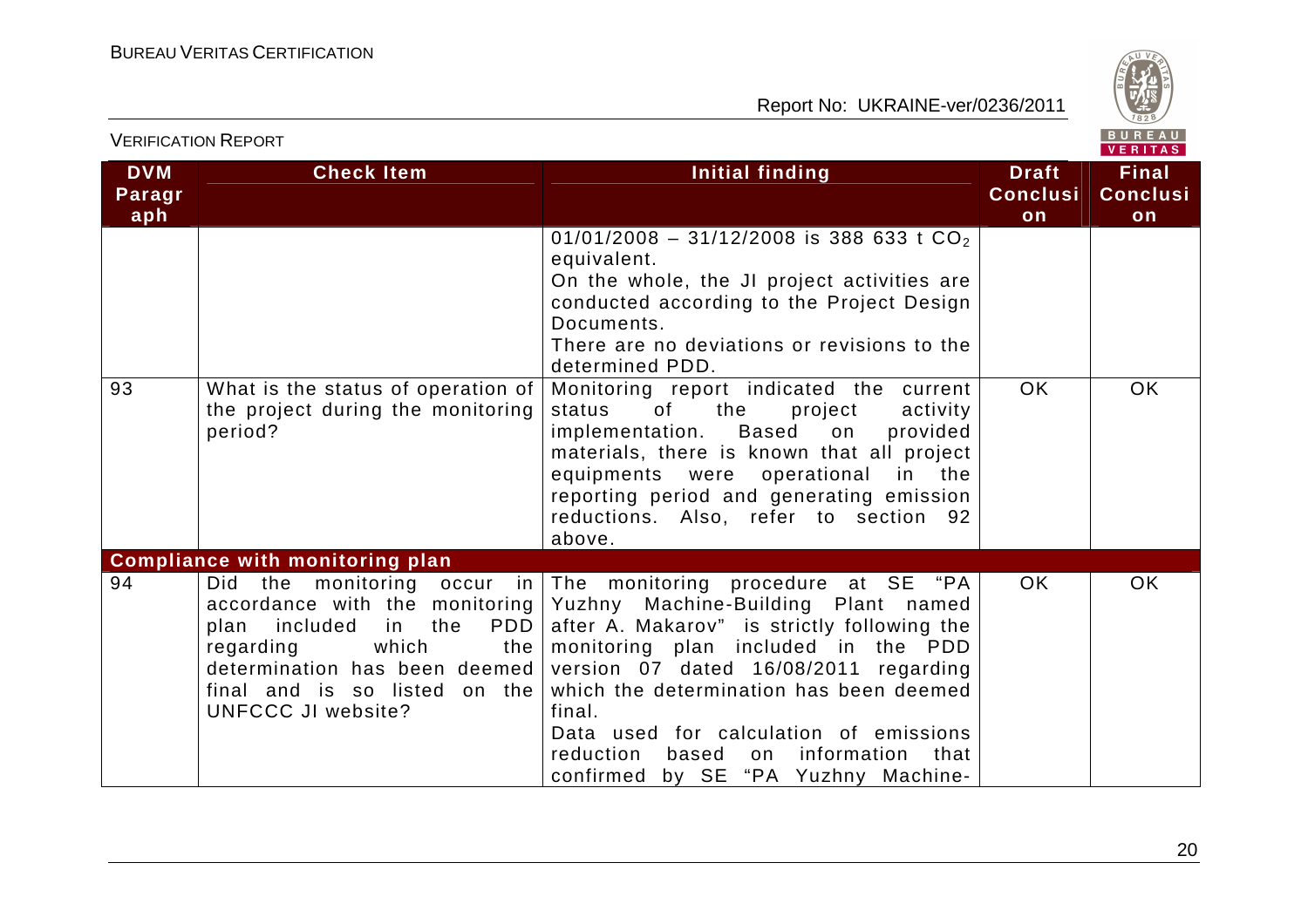

VERITAS

#### **DVM Paragraph Check Item Initial finding Check Item Initial finding Theory ConclusionFinal Conclusion** Building Plant named after A. Makarov" documents. According to reviewed information, there 95 (a) For calculating the emission reductions or enhancements of net removals, were key factors, e.g. those listed in 23 (b) (i)-(vii) above, influencing the baseline emissions or net removals and the activity level of the project and the emissions or removals as well as risks associated with the project taken into account, as appropriate? are taken into account key factors (such as emission factor of the natural gas consumption and carbon emission factor for the JI project reducing electricity consumption, etc.), natural gas consumption by the enterprise equipment, natural gas consumption for heat energy production for external consumers, natural gas consumption for electricity generation for external and other consumers, delivery of natural gas to the external consumers, electricity consumption by the enterprise equipment for production of the aerospace products, delivery of heat energy for external consumers, gross production output of aerospace products at the enterprise, average Net Calorific Value of natural gas, and other risks associated with the implementation of the project activity that can influence to the baseline and project emission, and emission reduction due to the JI project. 95 (b) | Are data sources used for | Data sources used for calculating emission OK OK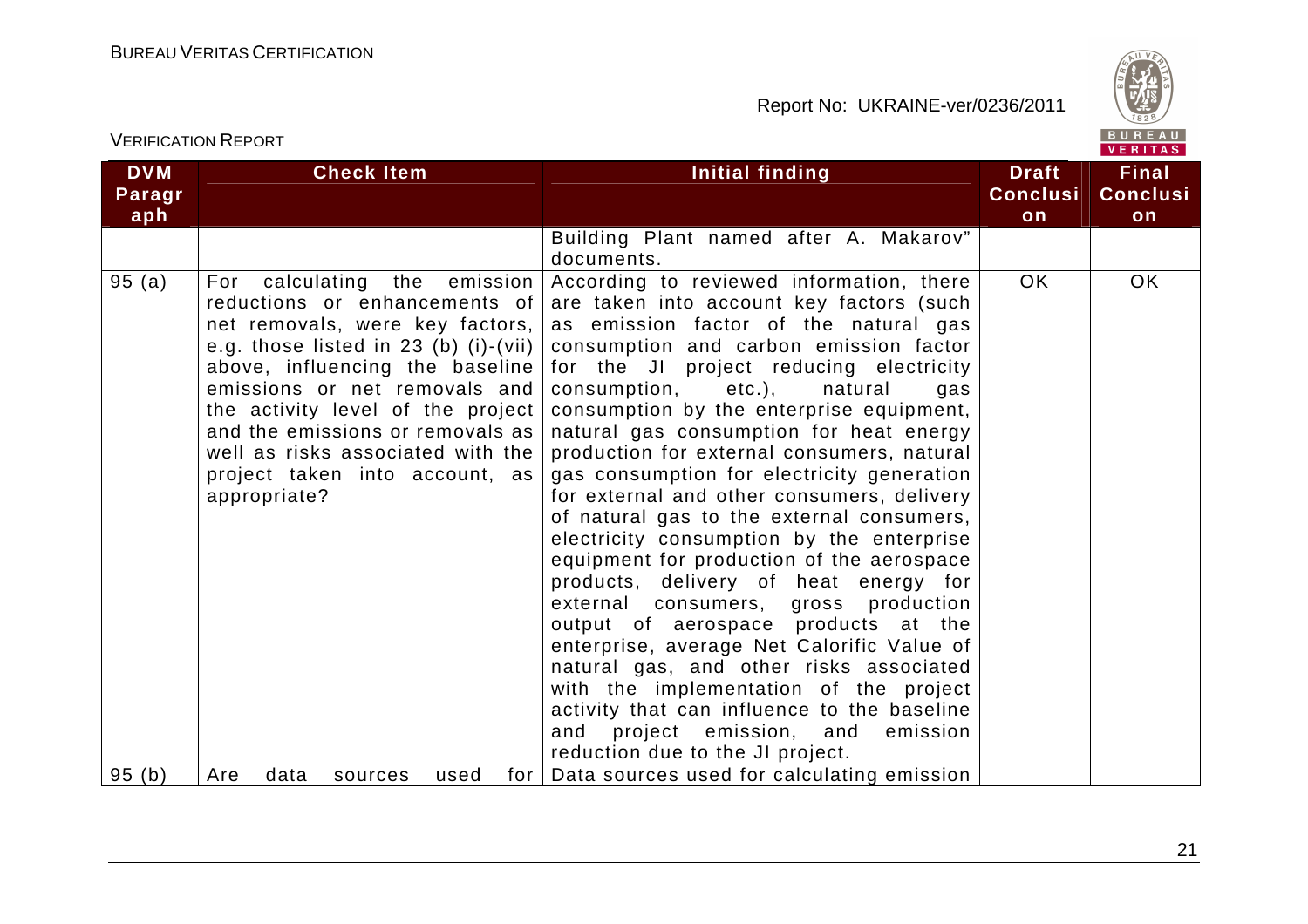

|                             | <b>VERIFICATION REPORT</b>                                                                                                                                                                                                                                         |                                                                                                                                                                                                                                                                                                                                                                                                                                                                                                                                                                                                                                                                                                                                                                                                              |                                       | BUREAU<br><b>VERITAS</b>              |
|-----------------------------|--------------------------------------------------------------------------------------------------------------------------------------------------------------------------------------------------------------------------------------------------------------------|--------------------------------------------------------------------------------------------------------------------------------------------------------------------------------------------------------------------------------------------------------------------------------------------------------------------------------------------------------------------------------------------------------------------------------------------------------------------------------------------------------------------------------------------------------------------------------------------------------------------------------------------------------------------------------------------------------------------------------------------------------------------------------------------------------------|---------------------------------------|---------------------------------------|
| <b>DVM</b><br>Paragr<br>aph | <b>Check Item</b>                                                                                                                                                                                                                                                  | <b>Initial finding</b>                                                                                                                                                                                                                                                                                                                                                                                                                                                                                                                                                                                                                                                                                                                                                                                       | <b>Draft</b><br><b>Conclusi</b><br>on | <b>Final</b><br><b>Conclusi</b><br>on |
|                             | calculating emission reductions<br>or enhancements of net removals<br>clearly identified, reliable and<br>transparent?                                                                                                                                             | reductions are clearly identified, reliable<br>and transparent. On site responsible<br>register<br>data<br>from<br>persons<br>the<br>measurement<br>equipments<br>and<br>fixed<br>monitoring data to logbooks, monthly data<br>collected to the reporting documents of the<br>SE "PA Yuzhny Machine-Building Plant<br>named after A. Makarov". Moreover, there<br>is electronic database of monitoring data.<br>All roles and responsibilities are described<br>in details in the Monitoring report.<br>Corrective Action Request 03 (CAR03).<br>The situation described in section A.8 of<br>the MR is not considered to be revision to<br>the registered monitoring plan because<br>this was envisaged in the MP of the PDD.<br>Please, provide the clarification of the<br>situation in relevant section. | CAR <sub>03</sub>                     | <b>OK</b>                             |
| 95(c)                       | Are emission factors, including<br>default emission factors, if used<br>calculating the<br>emission<br>for<br>reductions or enhancements of<br>removals,<br>net<br>selected<br>by <sub>1</sub><br>carefully balancing accuracy and  <br>reasonableness,<br>and $ $ | $CO2$ emission factor from natural gas<br>consumption is used for calculation of<br>emissions and emission reductions. This<br>factor is to be monitored from the<br><b>IPCC</b><br>normative<br>documents<br>(i.e.,<br>"Guidelines for National Greenhouse Gas<br>Inventories").                                                                                                                                                                                                                                                                                                                                                                                                                                                                                                                            | OK.                                   | <b>OK</b>                             |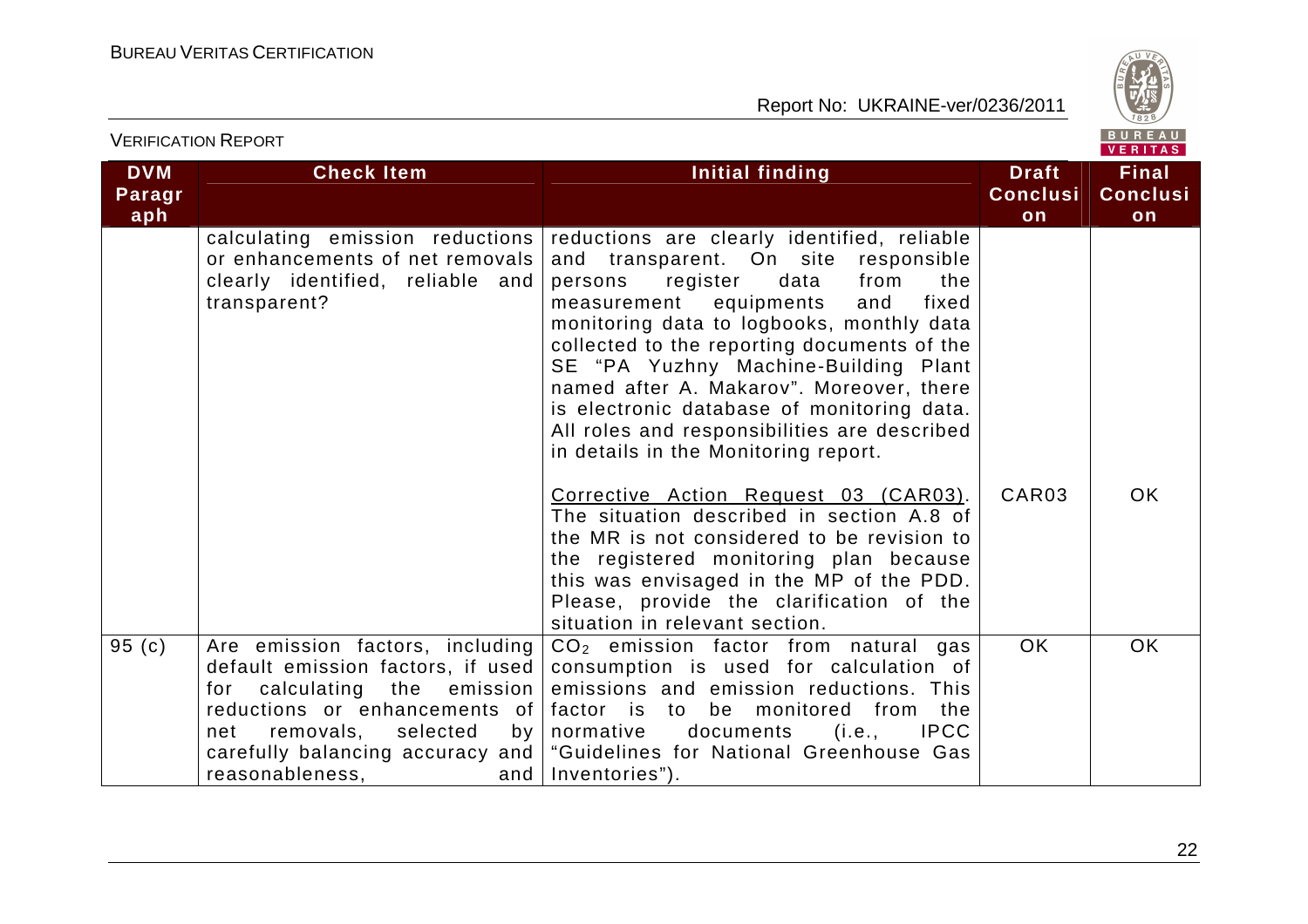

| <b>VERIFICATION REPORT</b>  |                                                                                                                                                                                                   |                                                                                                                                                                                                                                                                                                                                                                                                                                                                                                                                                                                                                                                                                                                                                                       | BUREAU<br><b>VERITAS</b>              |                                       |
|-----------------------------|---------------------------------------------------------------------------------------------------------------------------------------------------------------------------------------------------|-----------------------------------------------------------------------------------------------------------------------------------------------------------------------------------------------------------------------------------------------------------------------------------------------------------------------------------------------------------------------------------------------------------------------------------------------------------------------------------------------------------------------------------------------------------------------------------------------------------------------------------------------------------------------------------------------------------------------------------------------------------------------|---------------------------------------|---------------------------------------|
| <b>DVM</b><br>Paragr<br>aph | <b>Check Item</b>                                                                                                                                                                                 | Initial finding                                                                                                                                                                                                                                                                                                                                                                                                                                                                                                                                                                                                                                                                                                                                                       | <b>Draft</b><br><b>Conclusi</b><br>on | <b>Final</b><br><b>Conclusi</b><br>on |
|                             | appropriately justified of<br>the<br>choice?                                                                                                                                                      | Also, CO <sub>2</sub> emission factor for electricity<br>consumed from Ukrainian grid by the<br>project activity is used in calculation. It is<br>to be regularly monitored from the national<br>study documents (i.e., "Ukraine<br>Assessment of new calculation of CEF"<br>that confirmed by TUV SUD Industrie<br>Service GmbH, etc.).                                                                                                                                                                                                                                                                                                                                                                                                                              |                                       |                                       |
| 95(d)                       | Is the calculation of emission<br>reductions or enhancements of<br>removals<br>based<br>net<br>on.<br>conservative assumptions<br>and<br>the most plausible scenarios in a<br>transparent manner? | The calculation of emission reductions is<br>based on conservative assumptions and<br>most plausible scenarios<br>the<br>in a<br>transparent manner. as was approved in<br>the PDD. Namely, JI specific approach are<br>used regarding monitoring and emission<br>reduction assessment that<br>has<br>been<br>developed in accordance<br>with<br>the<br>Guidance on criteria for baseline setting<br>and monitoring. This project JI specific<br>approach is in the main similar to the<br>project JI specific approach developed by<br>the Institute of Engineering Ecology for the<br>JI projects on rehabilitation of District<br>Heating systems in Ukrainian conditions<br>and already approved by AIEs for several<br>such JI projects in regions and cities of |                                       |                                       |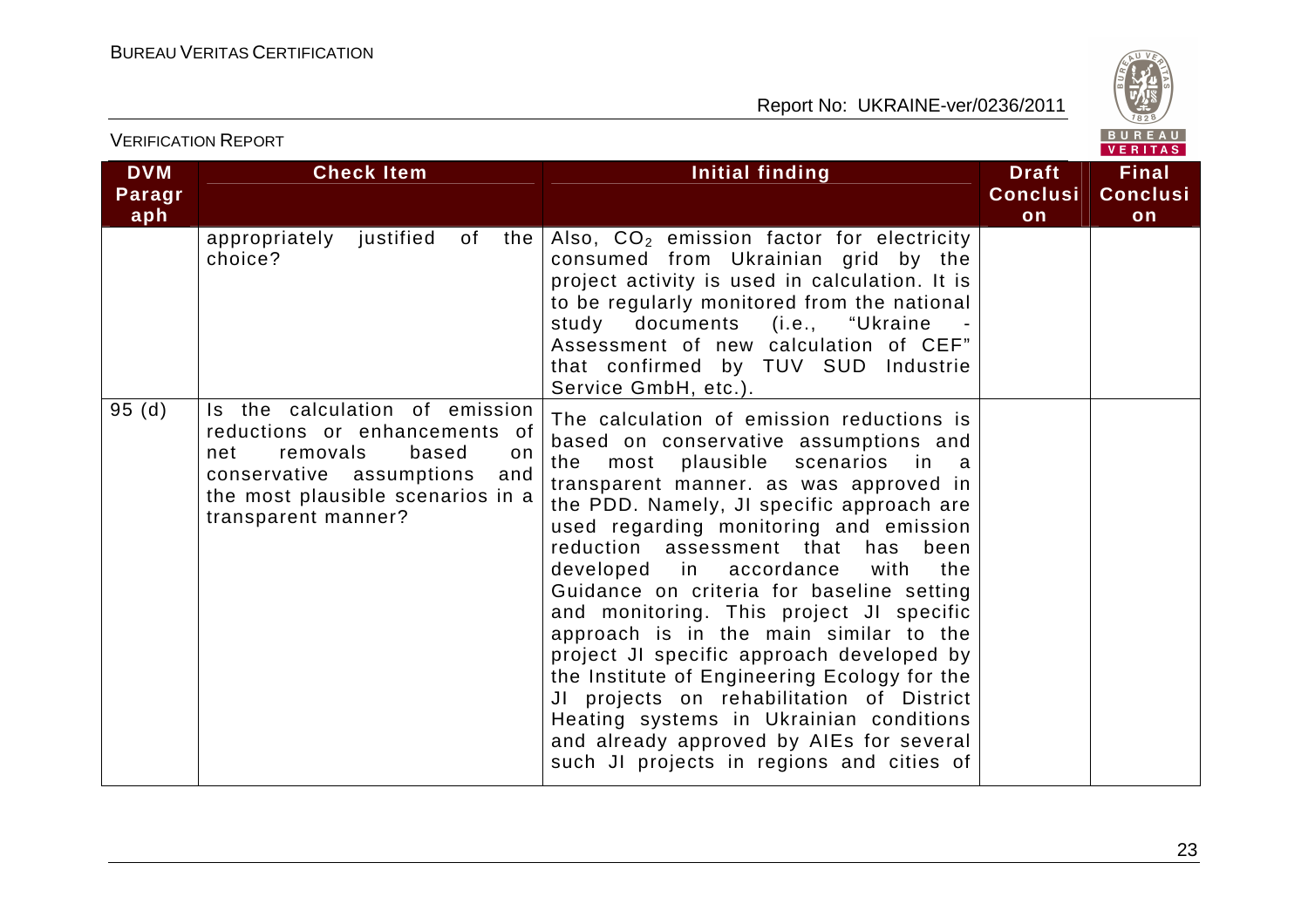

|                             | <b>VERIFICATION REPORT</b>                                                                                                                                                                                           |                                                                                                                                                                                                                                                                                                                                                                                                                                                                                                                 |                                       | BUREAU<br><b>VERITAS</b>              |
|-----------------------------|----------------------------------------------------------------------------------------------------------------------------------------------------------------------------------------------------------------------|-----------------------------------------------------------------------------------------------------------------------------------------------------------------------------------------------------------------------------------------------------------------------------------------------------------------------------------------------------------------------------------------------------------------------------------------------------------------------------------------------------------------|---------------------------------------|---------------------------------------|
| <b>DVM</b><br>Paragr<br>aph | <b>Check Item</b>                                                                                                                                                                                                    | Initial finding                                                                                                                                                                                                                                                                                                                                                                                                                                                                                                 | <b>Draft</b><br><b>Conclusi</b><br>on | <b>Final</b><br><b>Conclusi</b><br>on |
|                             |                                                                                                                                                                                                                      | Ukraine<br>(e.g., AR Crimea, Chernihiv,<br>Donetsk<br>and<br>Dnipropetrovsk regions,<br>Kharkiv, Sevastopol, Rivne, Luhansk<br>cities), the main idea of which is to build<br>the dynamic baseline for each reported<br>year, with taking into account the actual<br>changes of internal and external factors.<br>As a result of documents revision, all data<br>connected with estimation of emission<br>reduction are consistent through the<br>Monitoring report and excel spreadsheets<br>with calculation. |                                       |                                       |
|                             |                                                                                                                                                                                                                      | Corrective Action Request 05 (CAR05).<br>Please, compare in the Monitoring Report<br>the calculated emission reductions for the<br>reported period and estimated emission<br>reduction in the registered PDD.                                                                                                                                                                                                                                                                                                   | CAR05                                 | OK.                                   |
|                             | <b>Applicable to JI SSC projects only</b>                                                                                                                                                                            |                                                                                                                                                                                                                                                                                                                                                                                                                                                                                                                 |                                       |                                       |
| 96                          | Is the relevant threshold to be<br>classified as JI SSC project not<br>exceeded during the monitoring<br>period on an annual average<br>basis?<br>If the threshold is exceeded, is<br>the maximum emission reduction | Not applicable                                                                                                                                                                                                                                                                                                                                                                                                                                                                                                  | <b>OK</b>                             | <b>OK</b>                             |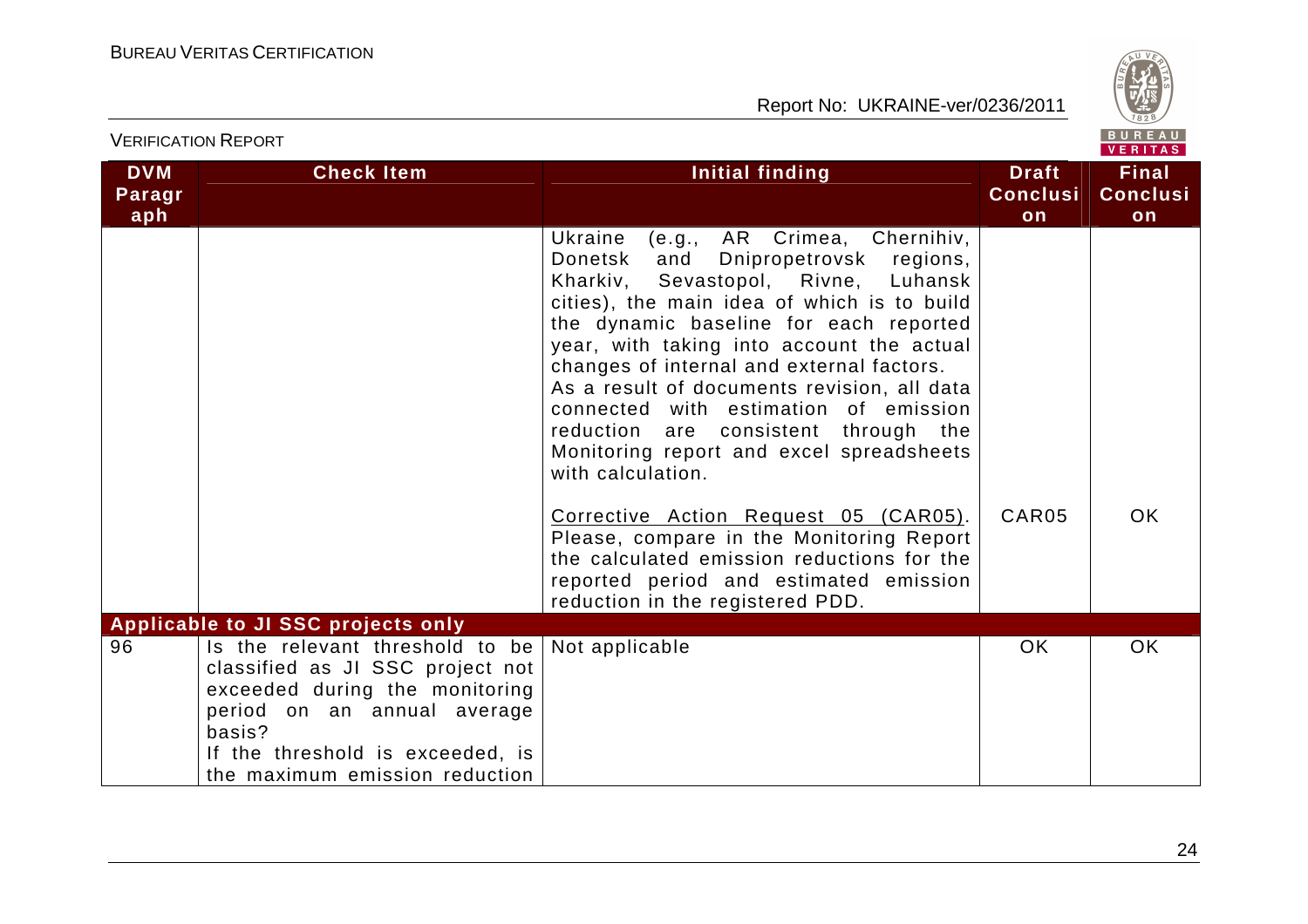

| <b>VERIFICATION REPORT</b>  |                                                                                                                                                                                                                                                                                                                                                                   |                        |                                       | BUREAU<br><b>VERITAS</b>              |
|-----------------------------|-------------------------------------------------------------------------------------------------------------------------------------------------------------------------------------------------------------------------------------------------------------------------------------------------------------------------------------------------------------------|------------------------|---------------------------------------|---------------------------------------|
| <b>DVM</b><br>Paragr<br>aph | <b>Check Item</b>                                                                                                                                                                                                                                                                                                                                                 | <b>Initial finding</b> | <b>Draft</b><br><b>Conclusi</b><br>on | <b>Final</b><br><b>Conclusi</b><br>on |
|                             | level estimated in the PDD for<br>the JI SSC project or the bundle<br>monitoring<br>period<br>the<br>for<br>determined?                                                                                                                                                                                                                                           |                        |                                       |                                       |
|                             | Applicable to bundled JI SSC projects only                                                                                                                                                                                                                                                                                                                        |                        |                                       |                                       |
| 97(a)                       | Has the composition of the<br>bundle not changed from that is<br>stated in F-JI-SSCBUNDLE?                                                                                                                                                                                                                                                                        | Not applicable         | <b>OK</b>                             | <b>OK</b>                             |
| 97(b)                       | If.<br>determination<br>the<br>was<br>conducted on the basis of an<br>overall monitoring plan, have the<br>project participants submitted a<br>common monitoring report?                                                                                                                                                                                          | Not applicable         | <b>OK</b>                             | <b>OK</b>                             |
| 98                          | If the monitoring is based on $a$<br>monitoring plan that provides for<br>overlapping monitoring periods,<br>are the monitoring periods per<br>component of the project clearly<br>specified<br>in the<br>monitoring<br>report?<br>Do the monitoring periods not<br>overlap with those for which<br>verifications<br>already<br>were<br>deemed final in the past? | Not applicable         | <b>OK</b>                             | <b>OK</b>                             |
|                             | <b>Revision of monitoring plan</b>                                                                                                                                                                                                                                                                                                                                |                        |                                       |                                       |
|                             | Applicable only if monitoring plan is revised by project participant                                                                                                                                                                                                                                                                                              |                        |                                       |                                       |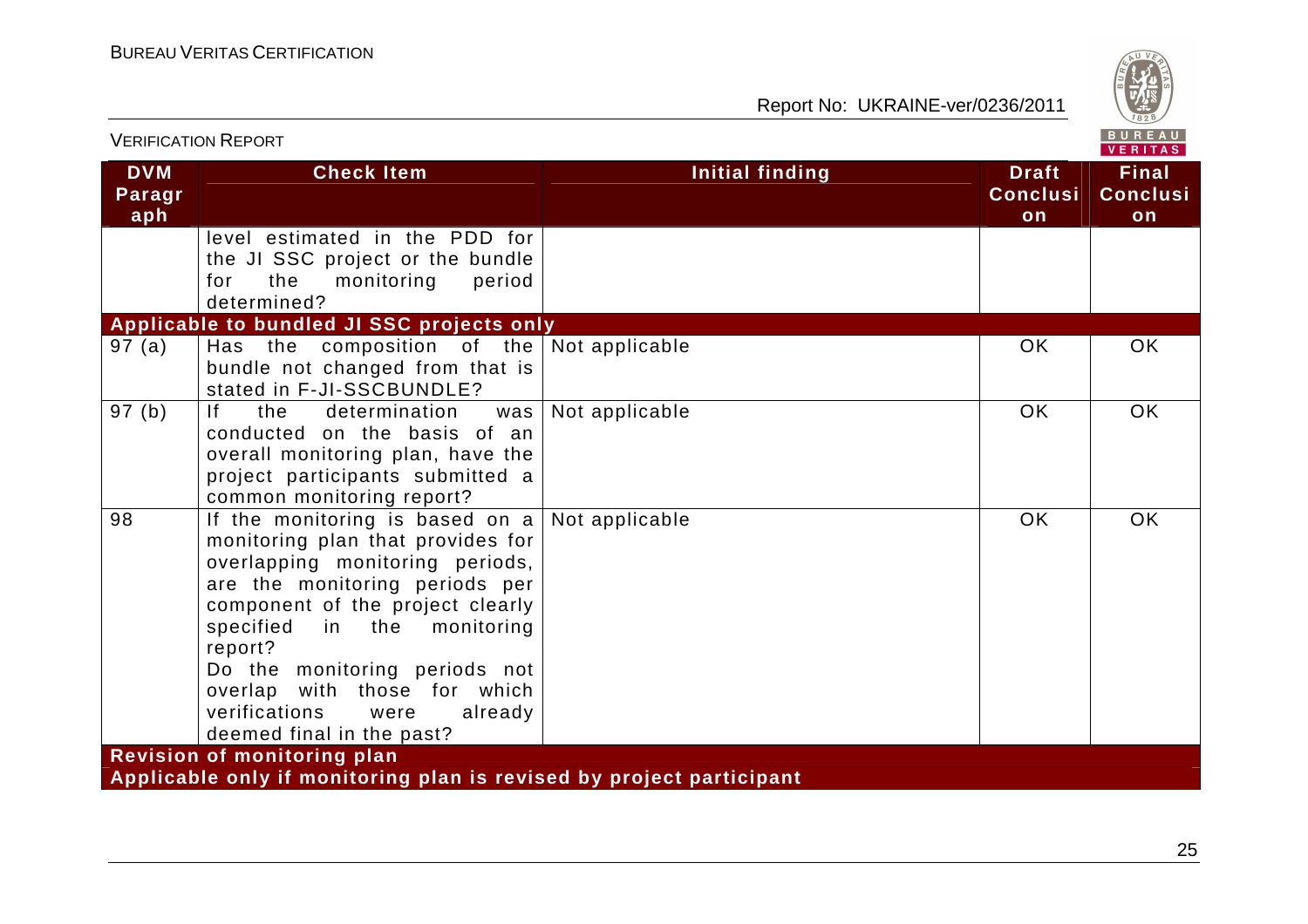

| <b>VERIFICATION REPORT</b>  |                                                                                                                                                                                                                                                                                                 |                                                                                                                                                                                                                                                                                                                                                                                                                                                                                                            |                                       | $P_0$ $P_1$ $P_2$<br>VERITAS          |  |
|-----------------------------|-------------------------------------------------------------------------------------------------------------------------------------------------------------------------------------------------------------------------------------------------------------------------------------------------|------------------------------------------------------------------------------------------------------------------------------------------------------------------------------------------------------------------------------------------------------------------------------------------------------------------------------------------------------------------------------------------------------------------------------------------------------------------------------------------------------------|---------------------------------------|---------------------------------------|--|
| <b>DVM</b><br>Paragr<br>aph | <b>Check Item</b>                                                                                                                                                                                                                                                                               | Initial finding                                                                                                                                                                                                                                                                                                                                                                                                                                                                                            | <b>Draft</b><br><b>Conclusi</b><br>on | <b>Final</b><br><b>Conclusi</b><br>on |  |
| 99(a)                       | project<br>participants<br>Did<br>the<br>provide<br>appropriate<br>an<br>justification<br>for the proposed<br>revision?                                                                                                                                                                         | deviations<br>revisions<br>No.<br>or<br>to<br>the<br>registered monitoring plan are occurred.                                                                                                                                                                                                                                                                                                                                                                                                              | OK.                                   | OK                                    |  |
| 99(b)                       | Does the<br>proposed revision<br>improve the accuracy and/or<br>applicability<br>of<br>information<br>collected<br>compared<br>to<br>the<br>original monitoring plan without<br>changing conformity with the<br>relevant rules and regulations for<br>the establishment of monitoring<br>plans? | Not applicable                                                                                                                                                                                                                                                                                                                                                                                                                                                                                             | <b>OK</b>                             | <b>OK</b>                             |  |
|                             | Data management                                                                                                                                                                                                                                                                                 |                                                                                                                                                                                                                                                                                                                                                                                                                                                                                                            |                                       |                                       |  |
| 101 $(a)$                   | Is the implementation of data<br>collection<br>procedures<br>in<br>accordance with the monitoring<br>plan, including the quality control<br>quality<br>and<br>assurance<br>procedures?                                                                                                          | Procedures<br>of<br>data<br>collection<br>are<br>implemented in compliance with<br>the<br>approved monitoring plan. For monitoring<br>there are used measuring equipments,<br>such as gas meters, heat meters, and<br>electricity meters, etc. Monitoring data of<br>the project is monitored in compliance with<br>scheduled frequency approved in the<br>developed monitoring plan and monitoring<br>procedure.<br>The quality control and quality assurance<br>procedures realised due to performing of | OK.                                   | <b>OK</b>                             |  |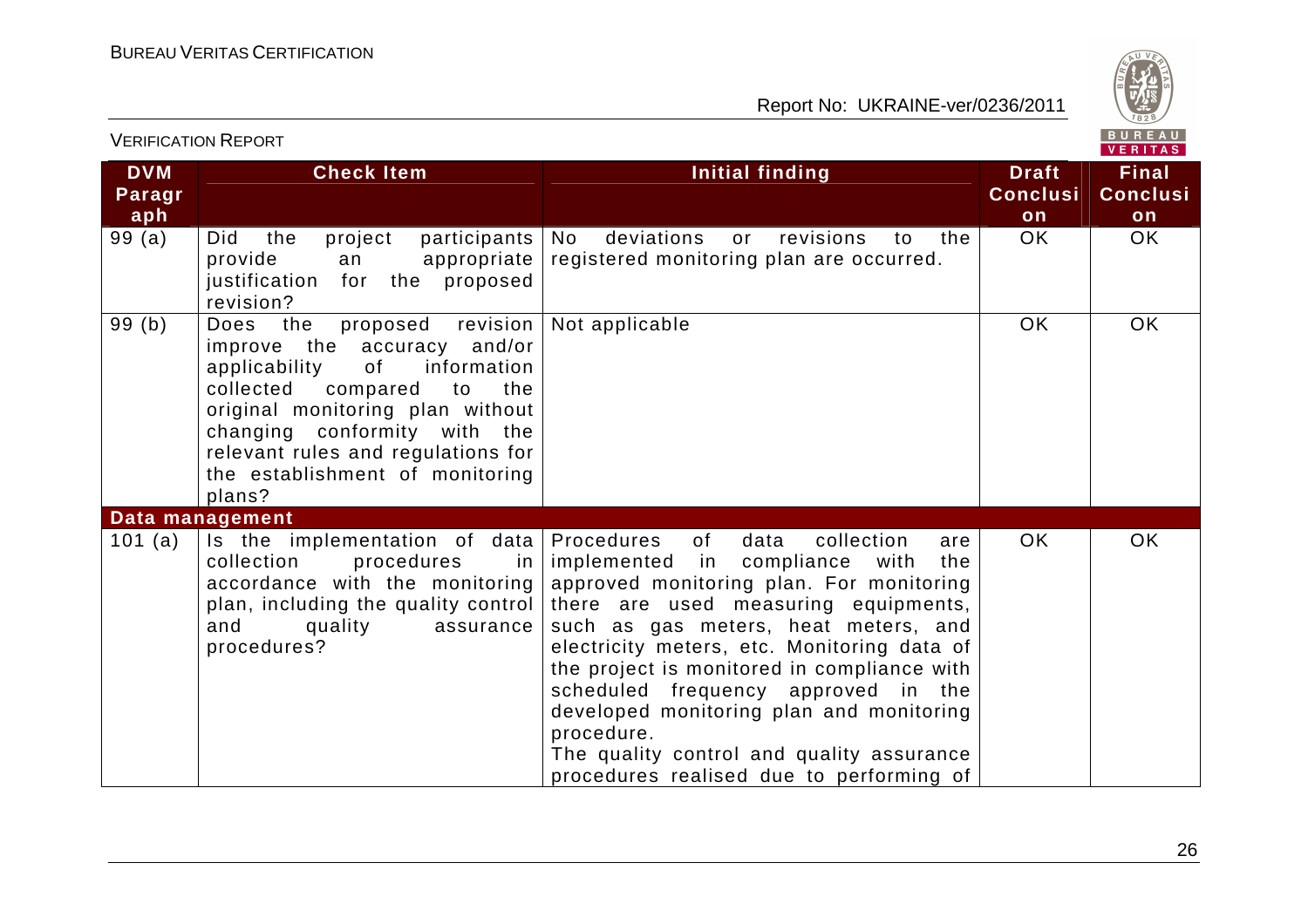

| <b>DVM</b><br>Paragr | <b>Check Item</b>                                                                                       | <b>Initial finding</b>                                                                                                                                                                                                                                                                                                                                                                                                                                                                                                                                                                                                                                              | <b>Draft</b><br><b>Conclusi</b> | <b>Final</b><br><b>Conclusi</b> |
|----------------------|---------------------------------------------------------------------------------------------------------|---------------------------------------------------------------------------------------------------------------------------------------------------------------------------------------------------------------------------------------------------------------------------------------------------------------------------------------------------------------------------------------------------------------------------------------------------------------------------------------------------------------------------------------------------------------------------------------------------------------------------------------------------------------------|---------------------------------|---------------------------------|
| aph                  |                                                                                                         |                                                                                                                                                                                                                                                                                                                                                                                                                                                                                                                                                                                                                                                                     | on                              | on                              |
|                      |                                                                                                         | internal audits and checking measures,<br>participation of third parties, and carrying<br>out of troubleshooting procedures.                                                                                                                                                                                                                                                                                                                                                                                                                                                                                                                                        |                                 |                                 |
| 101 (b)              | Is the function of the monitoring<br>equipment,<br>including<br>its<br>calibration status, is in order? | All project equipments were operating<br>within the considered monitoring period.<br>As a fact, the monitoring equipments have<br>calibration. It is calibrated with periodic<br>frequency (passport states the calibration<br>frequency for every device) according to<br>the national regulations.<br>During site visit verification team received<br>and reviewed passports and/or certificates<br>calibration of all<br>measurement<br>on<br>equipment that confirm the fact stated<br>above. Detailed information about the<br>equipment accuracy, calibration dates of<br>the measurement devices, etc. is stated in<br>the Annex 5 to the Monitoring Report. |                                 |                                 |
|                      |                                                                                                         | Corrective Action Request 01 (CAR01).<br>Please, provide Annex 5 to the Monitoring<br>Report with<br>detailed<br>description<br>of<br>measurement equipments of JI project.                                                                                                                                                                                                                                                                                                                                                                                                                                                                                         | CAR01                           | <b>OK</b>                       |
| 101 $(c)$            | Are the evidence and records<br>monitoring<br>for<br>the<br>used<br>maintained<br>in.<br>a              | for the<br>Monitoring records are used<br>emissions calculation<br>and<br>emission<br>traceable reductions estimation maintained in a                                                                                                                                                                                                                                                                                                                                                                                                                                                                                                                               | <b>OK</b>                       | OK.                             |

VERIFICATION REPORT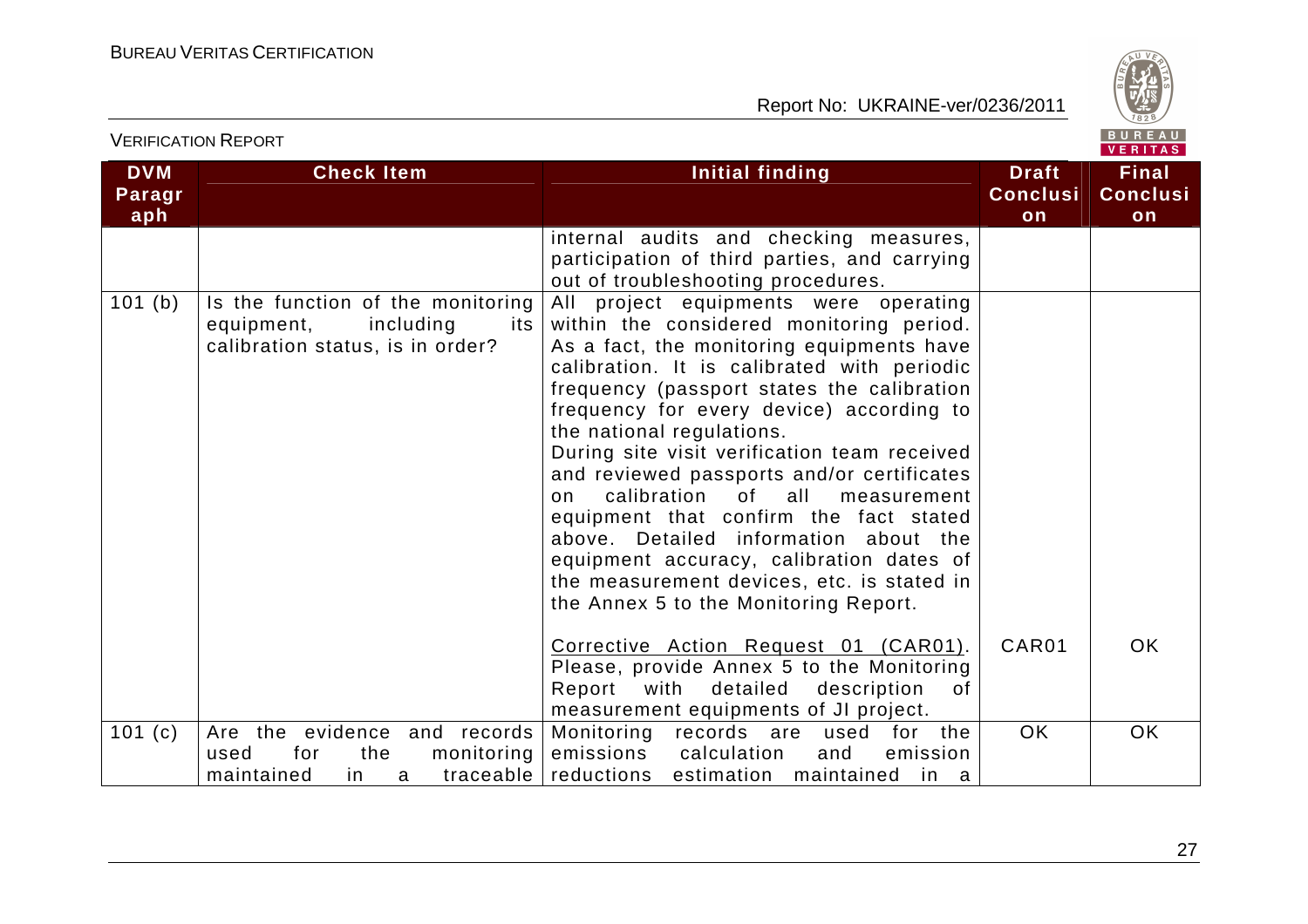VERIFICATION REPORT



| <b>DVM</b><br>Paragr<br>aph | <b>Check Item</b>                                                                                                                                              | <b>Initial finding</b>                                                                                                                                                                                                                                                                                                                                              | <b>Draft</b><br><b>Conclusi</b><br>on | <b>Final</b><br><b>Conclusi</b><br>on |
|-----------------------------|----------------------------------------------------------------------------------------------------------------------------------------------------------------|---------------------------------------------------------------------------------------------------------------------------------------------------------------------------------------------------------------------------------------------------------------------------------------------------------------------------------------------------------------------|---------------------------------------|---------------------------------------|
|                             | manner?                                                                                                                                                        | traceable and transparent manner.                                                                                                                                                                                                                                                                                                                                   |                                       |                                       |
| 101(d)                      | the<br>collection<br>Is.<br>data<br>and<br>management system<br>for<br>the<br>project in accordance with the<br>monitoring plan?                               | The data collection and management<br>system for the project in accordance with<br>the<br>approved<br>monitoring<br>plan.<br>Implementation of monitoring system was<br>checked through site visit, and concluded<br>that monitoring system is completely in<br>accordance with the monitoring plan. This<br>fact is also confirmed by the documented<br>evidences. | <b>OK</b>                             | OK                                    |
|                             |                                                                                                                                                                | Verification regarding programs of activities (additional elements for assessment)                                                                                                                                                                                                                                                                                  |                                       |                                       |
| 102                         | Is any JPA that has not been<br>added to the JI PoA not verified?                                                                                              | Not applicable                                                                                                                                                                                                                                                                                                                                                      | OK                                    | OK                                    |
| 103                         | Is the verification based on the<br>monitoring reports of all JPAs to<br>be verified?                                                                          | Not applicable                                                                                                                                                                                                                                                                                                                                                      | <b>OK</b>                             | <b>OK</b>                             |
| 103                         | Does the verification ensure the<br>accuracy and conservativeness<br>of the emission reductions or<br>enhancements<br>of<br>removals<br>generated by each JPA? | Not applicable                                                                                                                                                                                                                                                                                                                                                      | <b>OK</b>                             | <b>OK</b>                             |
| 104                         | Does the monitoring period not<br>overlap with previous monitoring<br>periods?                                                                                 | Not applicable                                                                                                                                                                                                                                                                                                                                                      | OK                                    | <b>OK</b>                             |
| 105                         | <b>AIE</b><br>lf -<br>the<br>learns<br>of<br>an<br>erroneously included JPA, has                                                                               | Not applicable                                                                                                                                                                                                                                                                                                                                                      | OK                                    | OK                                    |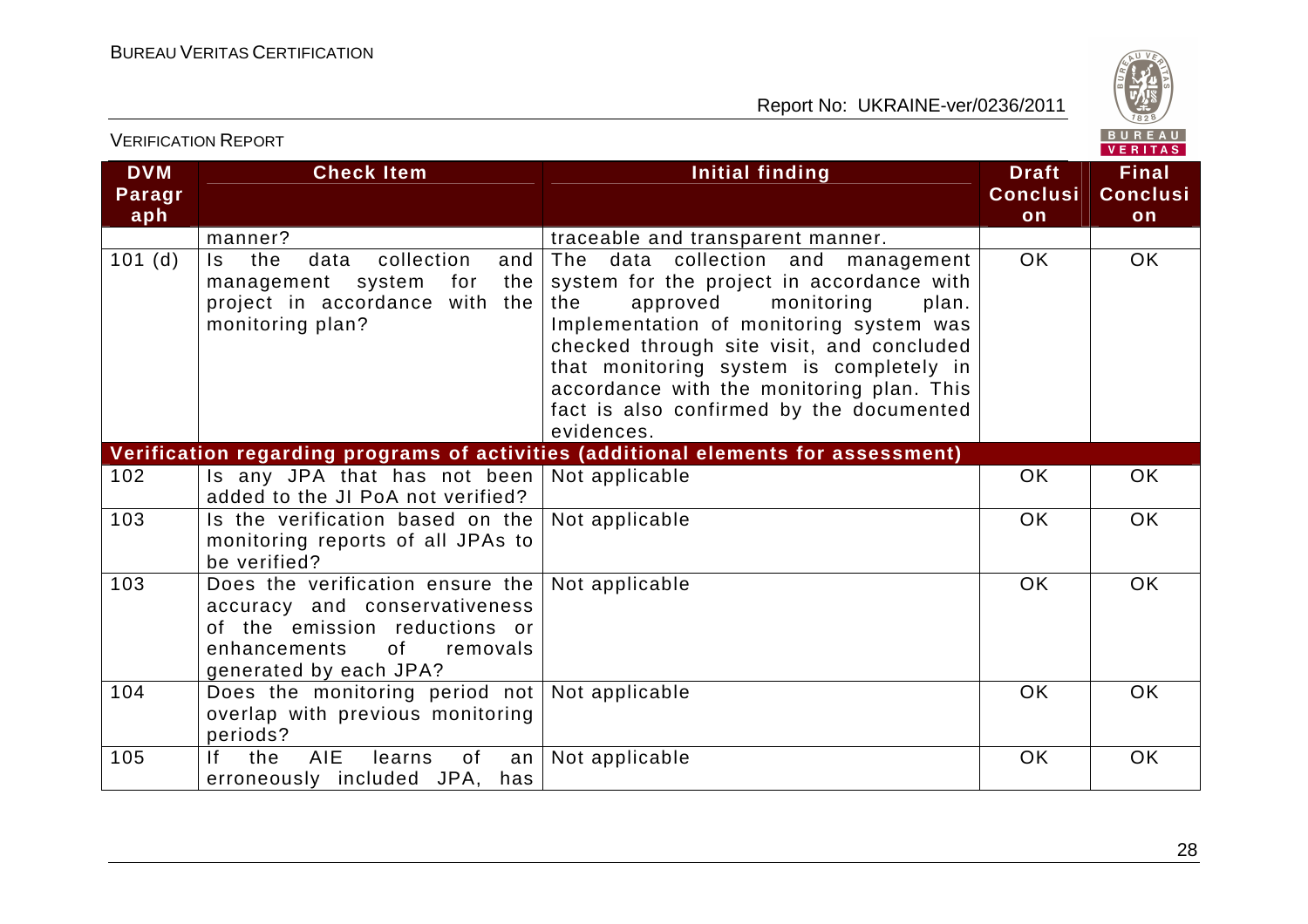

|                             | <b>VERIFICATION REPORT</b>                                                                                                                                                                                                                                                                                                                                                                                                                                                                                                                                                                                                                                                           |                        | BUREAU<br><b>VERITAS</b>              |                                       |  |
|-----------------------------|--------------------------------------------------------------------------------------------------------------------------------------------------------------------------------------------------------------------------------------------------------------------------------------------------------------------------------------------------------------------------------------------------------------------------------------------------------------------------------------------------------------------------------------------------------------------------------------------------------------------------------------------------------------------------------------|------------------------|---------------------------------------|---------------------------------------|--|
| <b>DVM</b><br>Paragr<br>aph | <b>Check Item</b>                                                                                                                                                                                                                                                                                                                                                                                                                                                                                                                                                                                                                                                                    | <b>Initial finding</b> | <b>Draft</b><br><b>Conclusi</b><br>on | <b>Final</b><br><b>Conclusi</b><br>on |  |
|                             | the AIE informed the JISC of its<br>findings in writing?                                                                                                                                                                                                                                                                                                                                                                                                                                                                                                                                                                                                                             |                        |                                       |                                       |  |
| 106                         | Applicable to sample-based approach only                                                                                                                                                                                                                                                                                                                                                                                                                                                                                                                                                                                                                                             |                        | <b>OK</b>                             | OK                                    |  |
|                             | Does the sampling plan prepared Not applicable<br>by the AIE:<br>(a) Describe its sample selection,<br>taking into<br>account that:<br>(i) For each verification that<br>uses a sample-based approach,<br>the sample selection shall be<br>sufficiently representative of the<br>JPAs in the JI PoA such<br>extrapolation to<br><b>JPAs</b><br>all<br>identified for that verification is<br>reasonable, taking into account<br>differences<br>the<br>among<br>characteristics of JPAs, such<br>as:<br>- The types of JPAs;<br>The complexity of the<br>applicable technologies and/or<br>measures used;<br>- The geographical location of<br>each JPA;<br>- The amounts of expected |                        |                                       |                                       |  |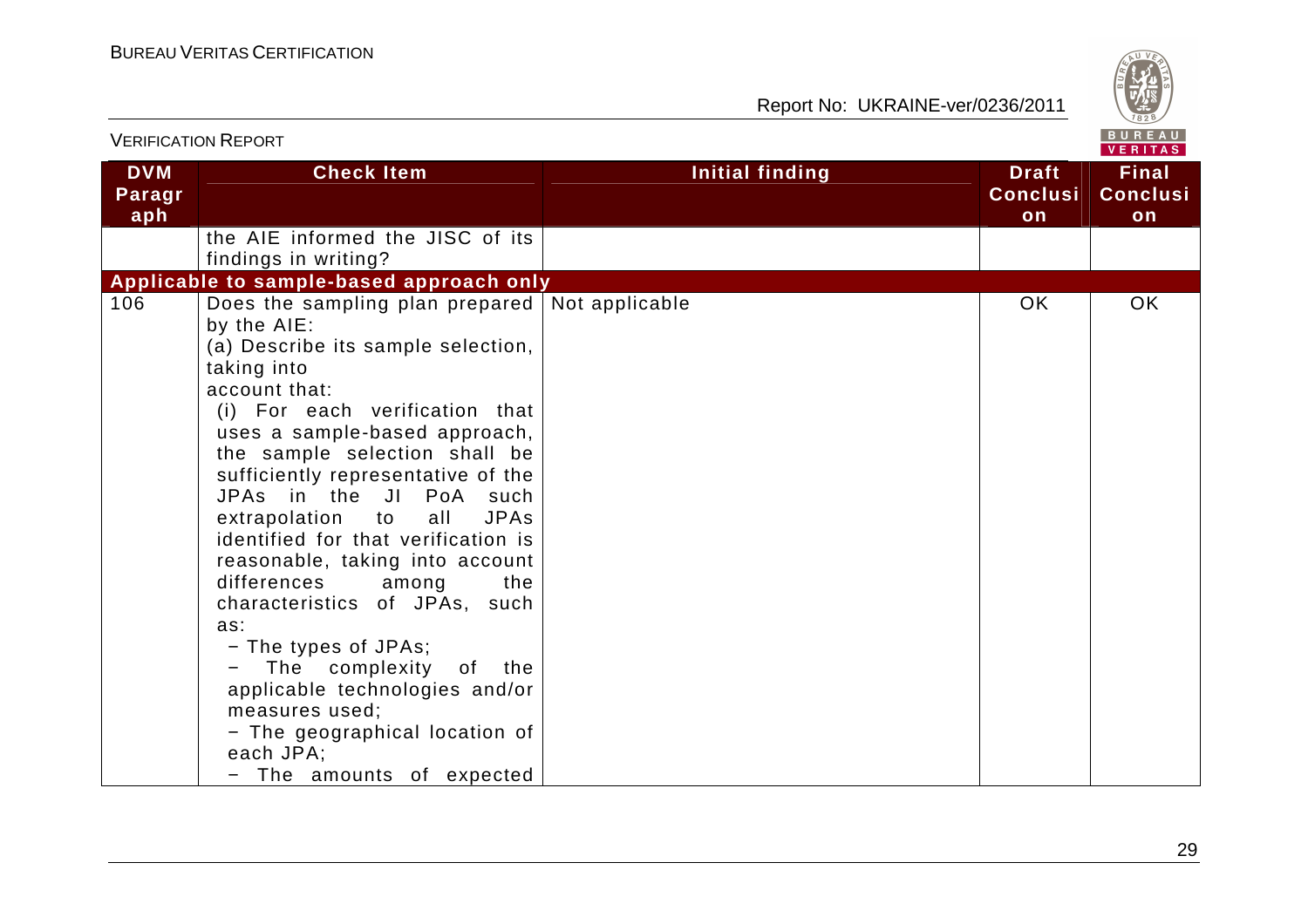

| <b>VERIFICATION REPORT</b>  |                                                                                                                                                                                                                                                                                                                                                                                           |                 |                                       | BUREAU<br><b>VERITAS</b>              |
|-----------------------------|-------------------------------------------------------------------------------------------------------------------------------------------------------------------------------------------------------------------------------------------------------------------------------------------------------------------------------------------------------------------------------------------|-----------------|---------------------------------------|---------------------------------------|
| <b>DVM</b><br>Paragr<br>aph | <b>Check Item</b>                                                                                                                                                                                                                                                                                                                                                                         | Initial finding | <b>Draft</b><br><b>Conclusi</b><br>on | <b>Final</b><br><b>Conclusi</b><br>on |
|                             | emission reductions<br>of .<br>the<br>JPAs being verified;<br>- The number of JPAs for<br>which emission reductions are<br>being verified;<br>- The length of monitoring<br>periods of the JPAs being<br>verified; and<br>- The samples selected for<br>prior verifications, if any?                                                                                                      |                 |                                       |                                       |
| 107                         | Is the sampling plan ready for Not applicable<br>publication<br>through<br>the<br>with<br>secretariat<br>along<br>the<br>verification report and supporting<br>documentation?                                                                                                                                                                                                             |                 | <b>OK</b>                             | OK                                    |
| 108                         | AIE<br>made<br>site  <br>the<br>Has<br>inspections of at least the square<br>root of the number of total JPAs,<br>rounded to the upper whole<br>number? If the AIE makes no site<br>inspections<br>fewer<br>site<br>or<br>inspections than the square root<br>of the number of total JPAs,<br>rounded to the upper whole<br>number, then does the AIE<br>provide a reasonable explanation | Not applicable  | <b>OK</b>                             | <b>OK</b>                             |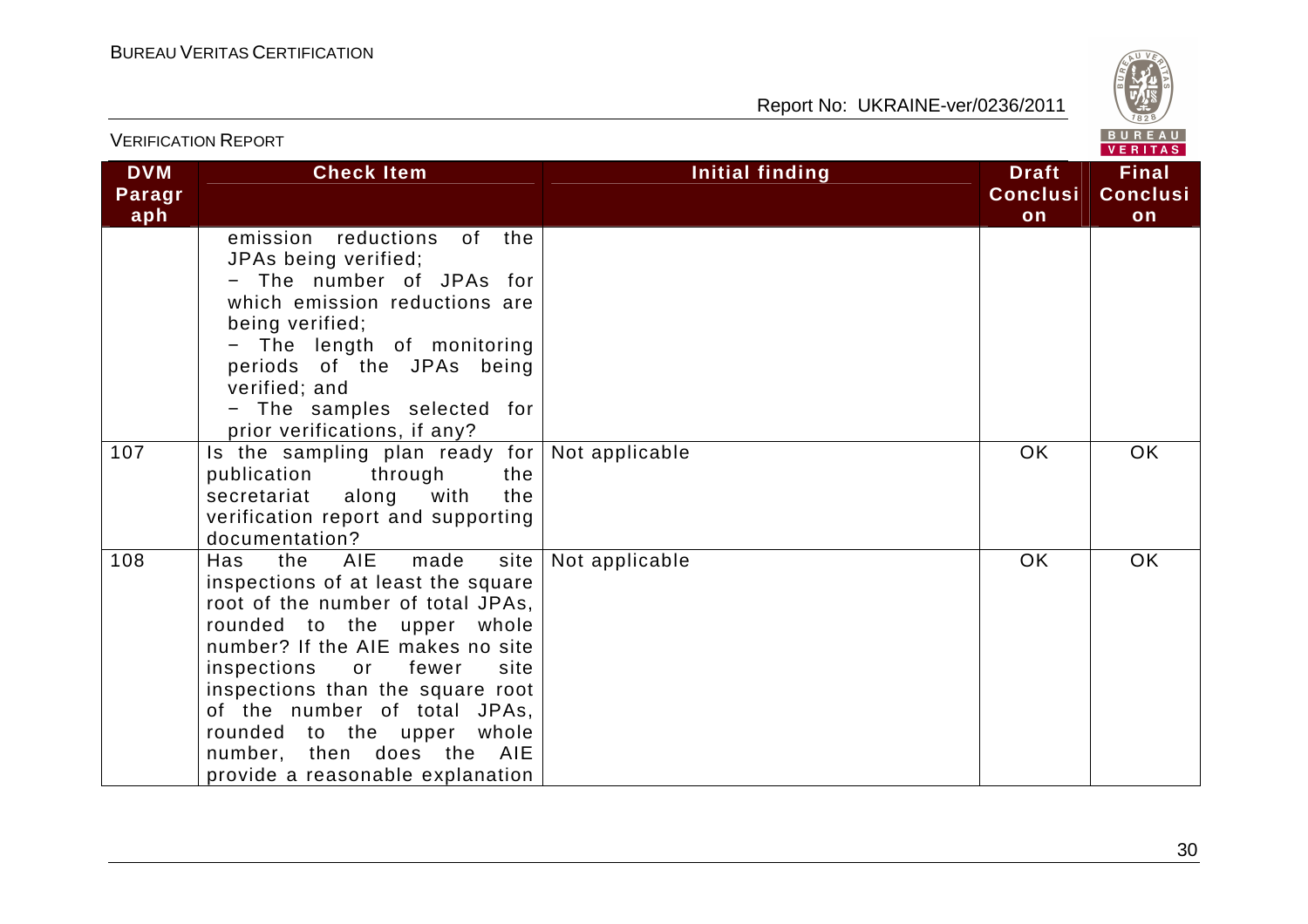

| <b>VERIFICATION REPORT</b>  |                                                                                                                                                                                                                             |                 |                                        | BUREAU<br><b>VERITAS</b>               |
|-----------------------------|-----------------------------------------------------------------------------------------------------------------------------------------------------------------------------------------------------------------------------|-----------------|----------------------------------------|----------------------------------------|
| <b>DVM</b><br>Paragr<br>aph | <b>Check Item</b>                                                                                                                                                                                                           | Initial finding | <b>Draft</b><br><b>Conclusi</b><br>on. | <b>Final</b><br><b>Conclusi</b><br>on. |
|                             | and justification?                                                                                                                                                                                                          |                 |                                        |                                        |
| 109                         | Is the sampling plan available for<br>submission to the secretariat for<br>the JISC.s ex ante assessment?<br>(Optional)                                                                                                     | Not applicable  | OK.                                    | OK.                                    |
| 110                         | If the AIE learns of a fraudulently  <br>included JPA, a fraudulently<br>monitored JPA or an inflated<br>number of emission reductions<br>claimed in a JI PoA, has the AIE<br>informed the JISC of the fraud in<br>writing? | Not applicable  | OK.                                    | OK.                                    |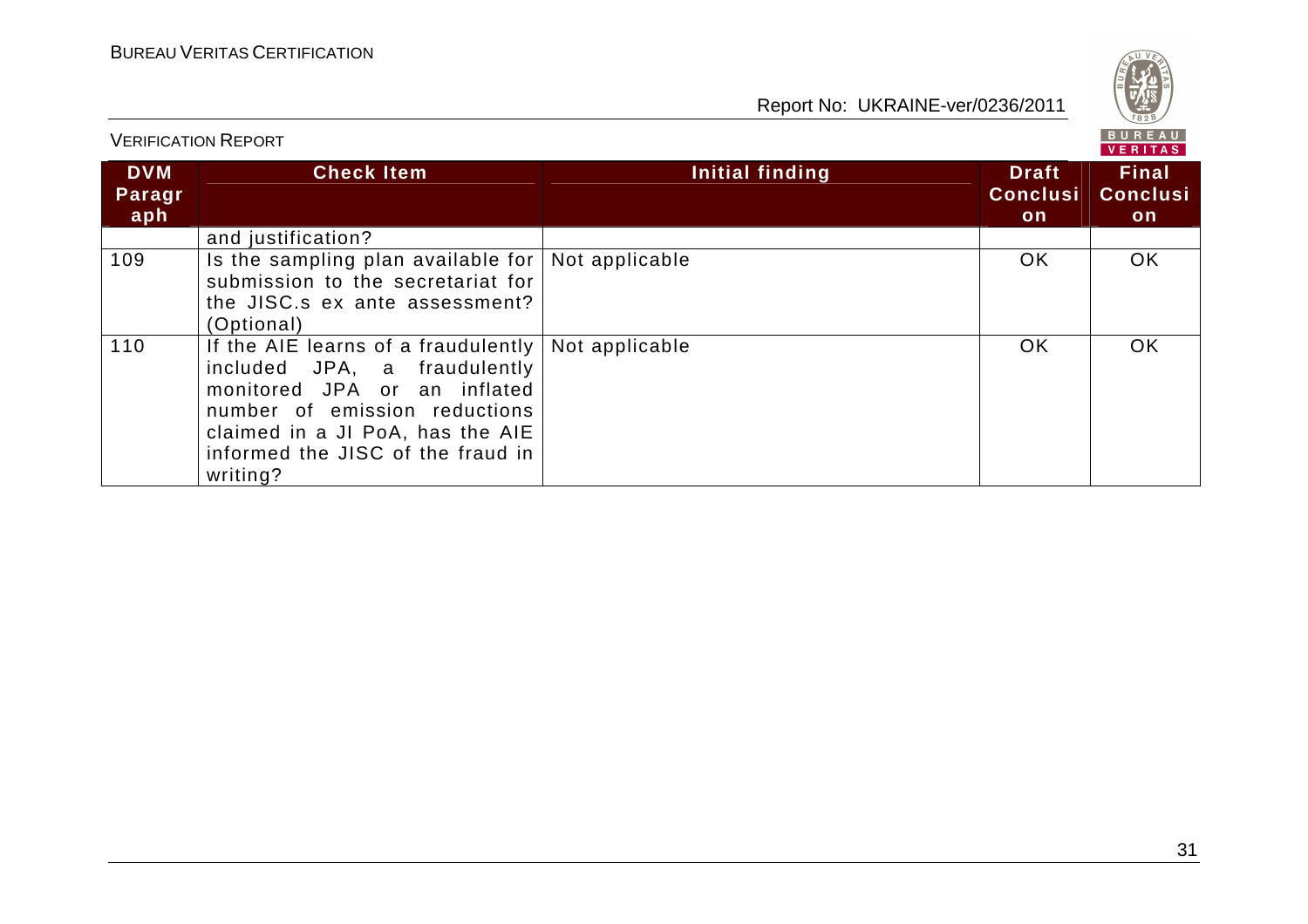

#### VERIFICATION REPORT

# **Table 2 Resolution of Corrective Action and Clarification Requests**

| Draft report clarifications and<br>corrective action requests by<br>validation team                                                                                                                                                                                                                                                        | Ref. to<br>checkli<br>st   | <b>Summary of project</b><br>participant response                                                                                                                  | <b>Verification team</b><br>conclusion                                               |
|--------------------------------------------------------------------------------------------------------------------------------------------------------------------------------------------------------------------------------------------------------------------------------------------------------------------------------------------|----------------------------|--------------------------------------------------------------------------------------------------------------------------------------------------------------------|--------------------------------------------------------------------------------------|
|                                                                                                                                                                                                                                                                                                                                            | questi<br>on in<br>table 1 |                                                                                                                                                                    |                                                                                      |
| Corrective<br>Action<br>Request<br>01<br>(CAR01). Please, provide Annex 5 to<br>the Monitoring Report with detailed<br>description<br>of<br>measurement<br>equipments of JI project.                                                                                                                                                       | Table<br>1, 101<br>(b)     | Detailed<br>information of<br>the<br>devices<br>measurement<br>was<br>described in the Annex 5 of the<br>MR.<br>provided<br>and<br>the<br>to<br>verification team. | Issue is closed based on<br>provided documents.                                      |
| Corrective<br>Action<br>Request<br>02<br>(CAR02). Please, provide Letters of<br>Approvals from Parties involved in the<br>project.                                                                                                                                                                                                         | Table<br>1,90              | The LoAs from host Party and According to the provided<br>Party B involved in the JI LoAs, issue is closed.<br>project were provided to the<br>verifiers.          |                                                                                      |
| Corrective<br>Action<br>Request<br>03<br>(CAR03). The situation described<br>in.<br>section A.8<br>of the<br>MR<br>is<br>not<br>considered<br>to be revision<br>the<br>to.<br>registered monitoring plan because<br>this was envisaged in the MP of the<br>PDD. Please, provide the clarification<br>of the situation in relevant section. | Table<br>1,95<br>(b)       | Description of the situation in<br>question<br>is<br>removed<br>section A.8 of the MR and is<br>provided in the relevant Section<br>B.2.1 of the MR version 02.    | Issue<br>is closed due<br>to<br>from   amendments<br>that<br>were<br>made in the MR. |